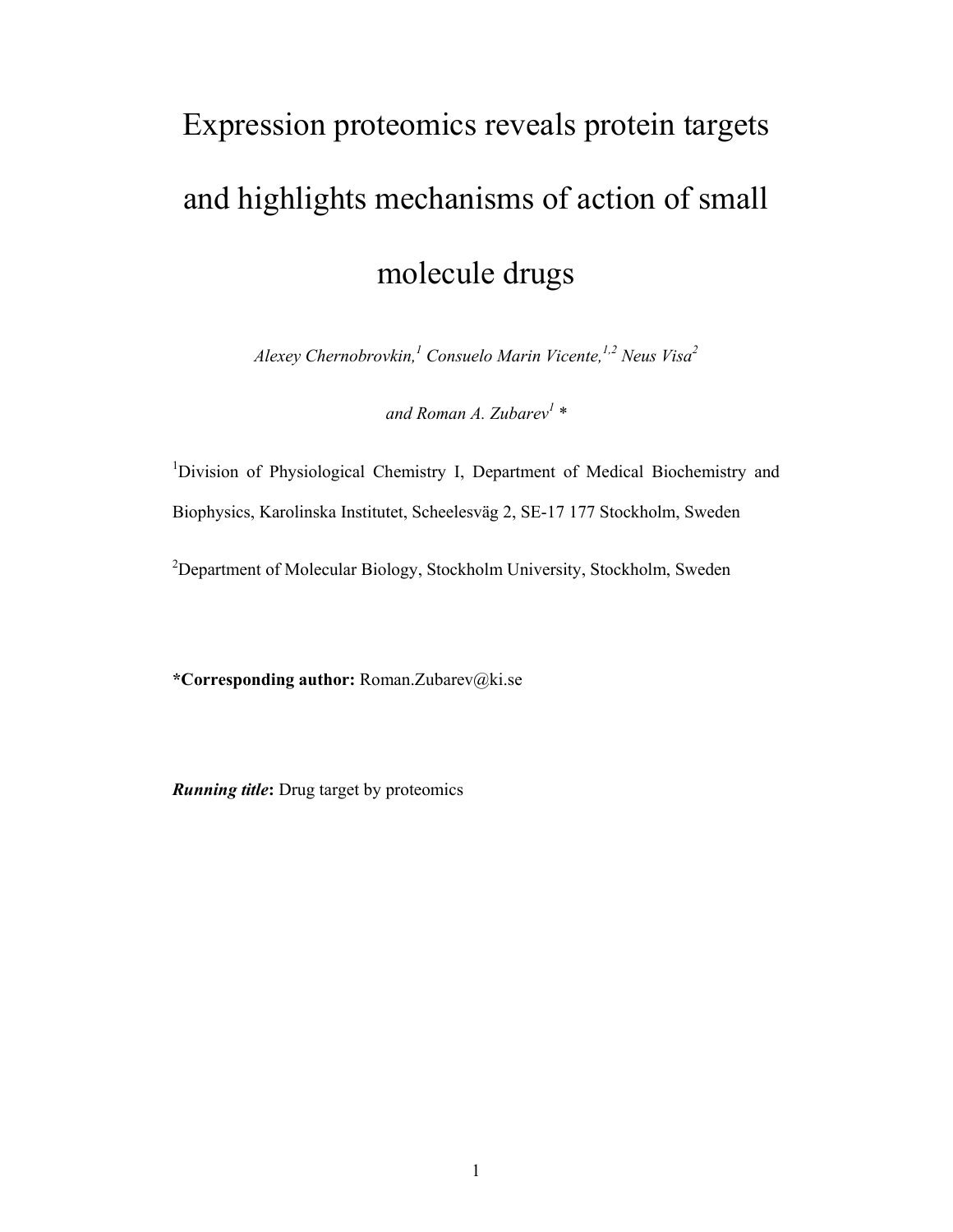#### **ABSTRACT**

Phenomenological screening of small molecule libraries for anticancer activity yields potentially interesting candidate molecules, with a bottleneck in the determination of drug targets and the mechanism of anticancer action. A novel approach to drug target deconvolution compares the abundance profiles of proteins expressed in a panel of cells treated with different drugs, and identifies proteins with cell-type independent and drug-specific regulation that is exceptionally strong in relation to the other proteins. Mapping top candidates on known protein networks reveals the mechanism of drug action, while abundant proteins provide a signature of cellular death/survival pathways. The above approach can significantly shorten drug target identification, and thus facilitate the emergence of novel anticancer treatments.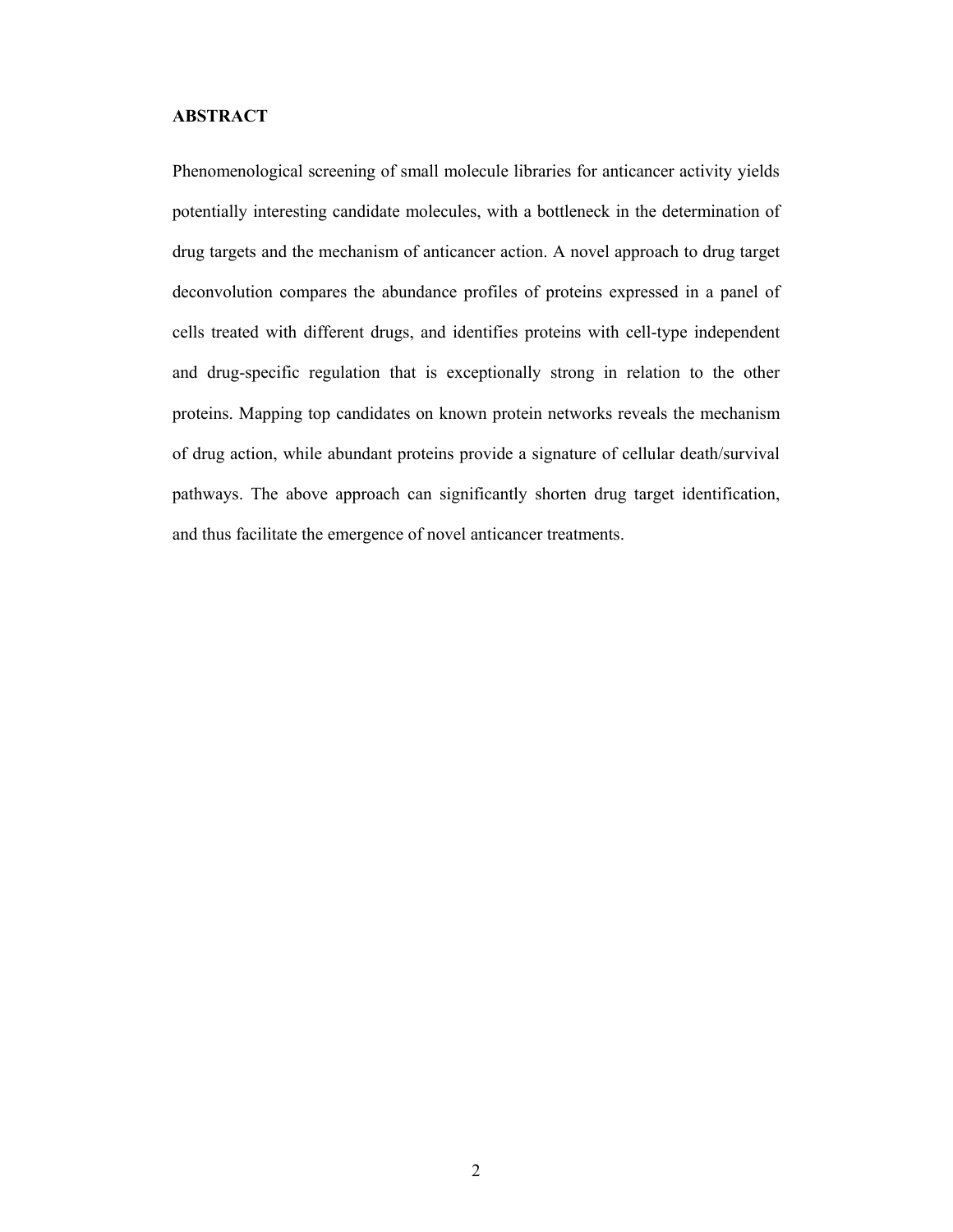Target-directed discovery is the way pharmaceutical industry most often uses in searching for new drugs, with compound libraries screened for binding or activity against a known protein target. In contrast, phenomenological screening of small molecule libraries is a "black-box" target-agnostic approach, where compounds are interrogated in cell-based assays with a readout linked to a disease-relevant process (e.g. cancer cell apoptosis). Arguably, this latter approach to drug discovery offers better chances for success because more targets are addressed and the assay is more relevant to human physiology. Indeed, between 1999 and 2008, of the first-in-class compounds that were approved by the FDA, only 38% had been derived from targetbased screening, while the rest - from phenotypic screening.<sup>1</sup> However efficient, phenomenological screening has a serious bottleneck in drug target discovery and validation. Less than 200 small-molecule anticancer drugs approved by FDA have a known mechanism of action, while thousands of promising molecules remain with poorly known or unknown targets.<sup>2,3</sup> This mismatch between the number of promising compounds and the knowledge of the targets and underlying mechanisms of action represents one of the greatest unmet needs in war against cancer.

Mass-spectrometry based proteomics is a well established tool in drug discovery.<sup>4</sup> Unlike transcriptomics that covers the whole range of expressed genes, a typical untargeted 1D LC-MS/MS proteomics experiment can detect and quantify up to  $5,000$  proteins, which is less than half of the expressed human proteome.<sup>5</sup> However, proteomics technology rapidly progresses, and deep proteome analysis with more than 8,000 protein groups quantified is becoming increasingly available.<sup> $6-9$ </sup> Besides, measuring relative protein concentrations accounts not only for protein expression but also for protein degradation, which makes proteomics particularly valuable in drug target discovery. Indeed, drug attachment often stabilizes the protein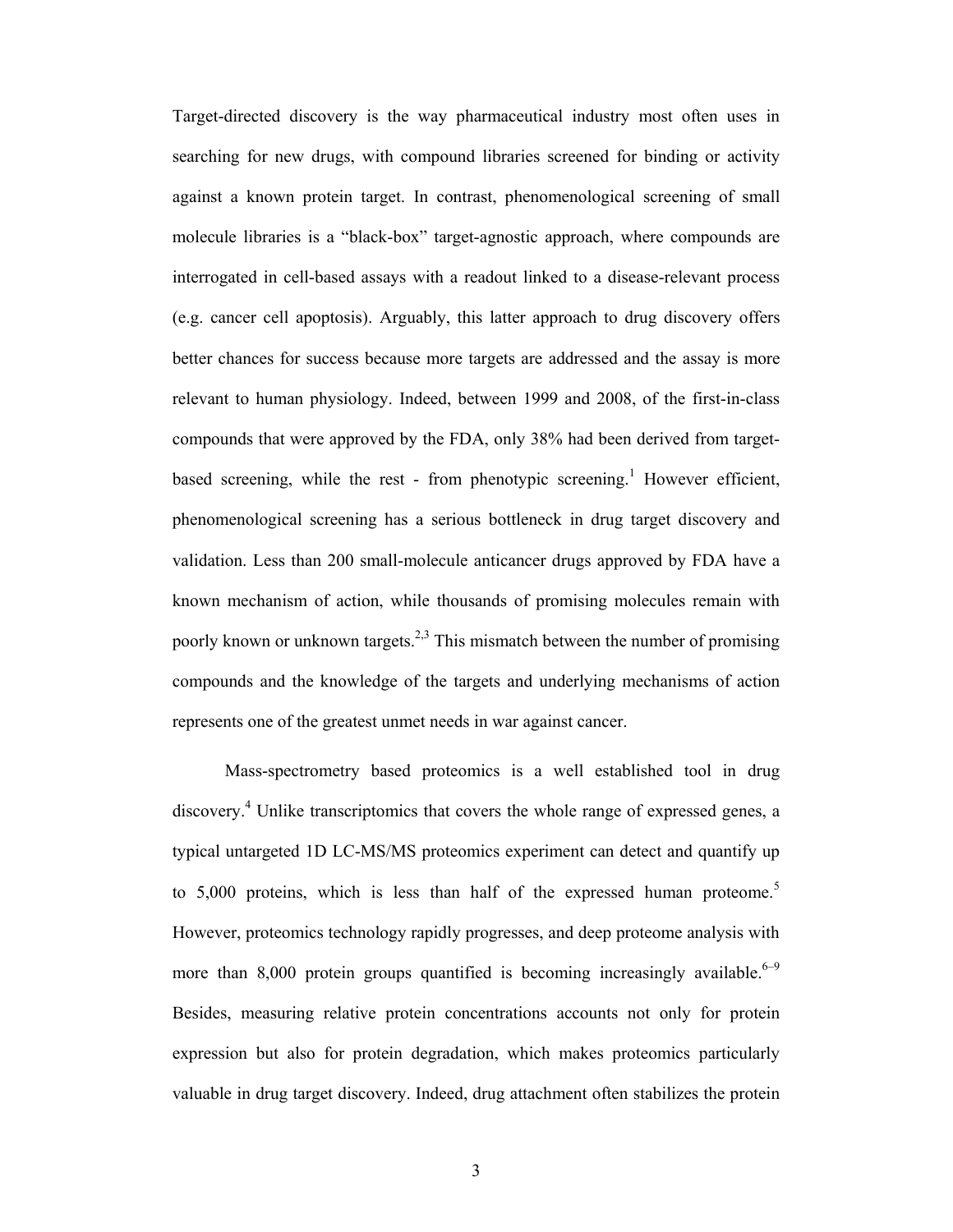and makes it more resistant to degradation, which leads to protein target accummulation.<sup>10,11</sup> Alternatively, drug-induced protein translocation from nucleus to cytoplasm can cause its rapid degradation.<sup>12</sup>

Recently, significant hope has been associated with dynamic proteomics, which had a promising start in drug target discovery. In a landmark experiment (performed without the use of mass spectrometry), the known target for camptothecin, DNA topoisomerase 1 (TOP1), has been found among the proteins with fast and deep abundance reduction upon drug application.<sup>12</sup> However, detailed analysis of the dynamic proteomics data using time-dependent abundance changes as sole criteria could only identify TOP1 as the  $35<sup>th</sup>$  most likely candidate among ca. 900 quantified proteins.<sup>13</sup>

This result epitomizes the main weakness of the dynamic proteomics approach to drug target discovery: while a multitude of proteins change their abundance upon drug application (in the cited experiment, *all* measured protein abundances have changed within 48 h),<sup>12</sup> many changes have low specificity in respect to the drug. Therefore, appropriate filtering ("*in silico* target purification") is needed to disregard these unspecific proteins and identify the true drug target. Pathway analysis can provide such a filter; being applied to the dynamic proteomics dataset, it identified TOP1 together with only eight other likely candidates.<sup>13</sup> However, while of clearly significant potential for drug discovery, the pathway analysis approach has a number of shortcomings limiting its generality. Importantly, it searches targets among the known key nodes (bottleneck regulatory molecules) in the pathway database, relying on already known information for data filtering. In essence, only known potential drug targets will be discovered, with the discovery process being database-sensitive.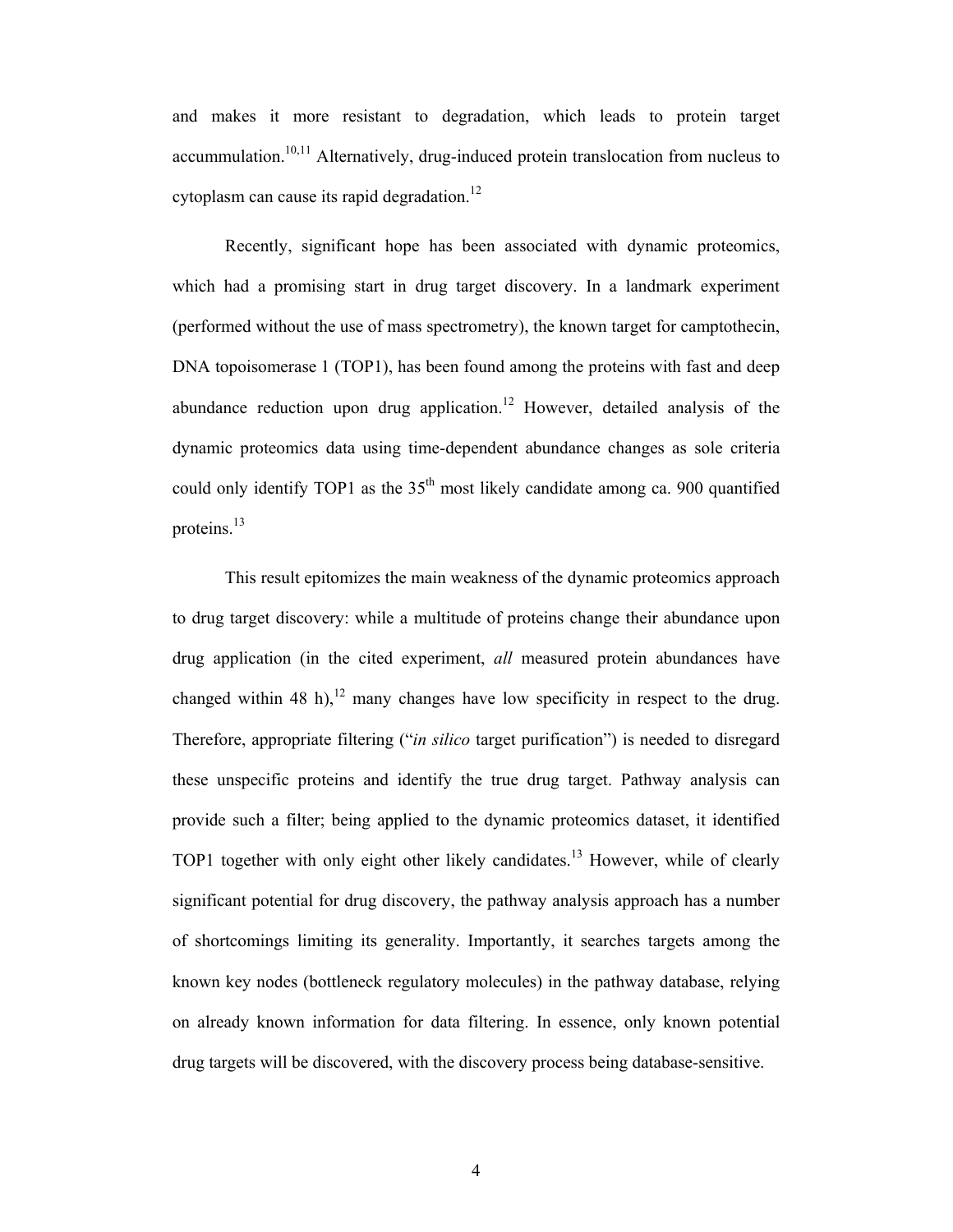An alternative approach could be to focus on early times after drug applications. The rational is that the initial cellular response should be most drugspecific, while the late response (e.g., apoptosis) is largely generic. However, in an analysis $14$  of early response times of RKO cells to a broadly used anticancer substance, 5-fluorouracil (5-FU), which has a well-known target, thymidylate synthase (TYMS), the changes in the first few hours past drug treatment have been too small to be measured with sufficient statistical confidence.

Recently, we have found that the apoptotic response is much less generic than has previously been thought, and that in fact proteome changes become more apparent and drug-specific in late apoptosis. Based on this finding, we have developed a new method of drug target identification that does not require *a priori* knowledge of signaling or metabolic pathways and has a high robustness. The method achieves *in silico* target purification using an expression proteomics dataset obtained from a treatment of a panel of cell lines ( $\geq$ 2 cell lines) with a panel of drugs ( $\geq$ 3 molecules). The approach is based on the assumptions that the drug target significantly changes its abundance (up or down) in late apoptosis, and that the drug target abundance behaves similarly for different cell lines that are sensitive to the drug. It is understood that the validity of these assumptions will be a factor limiting the applicability of the approach; however, most systems tested so far complied with these assumptions. The method also capitalizes on recent developments in label-free proteomics<sup>5,15,16</sup> that made possible analysis of  $\geq 5000$  proteins in a reasonably short time (3-4 h). This "high content proteomics"<sup>5</sup> enabled in turn quantitative cross-comparison of several cell lines treated with multiple drugs, with several different times of treatments, all with adequate controls and replicate analyses. Below we describe a set of proof-of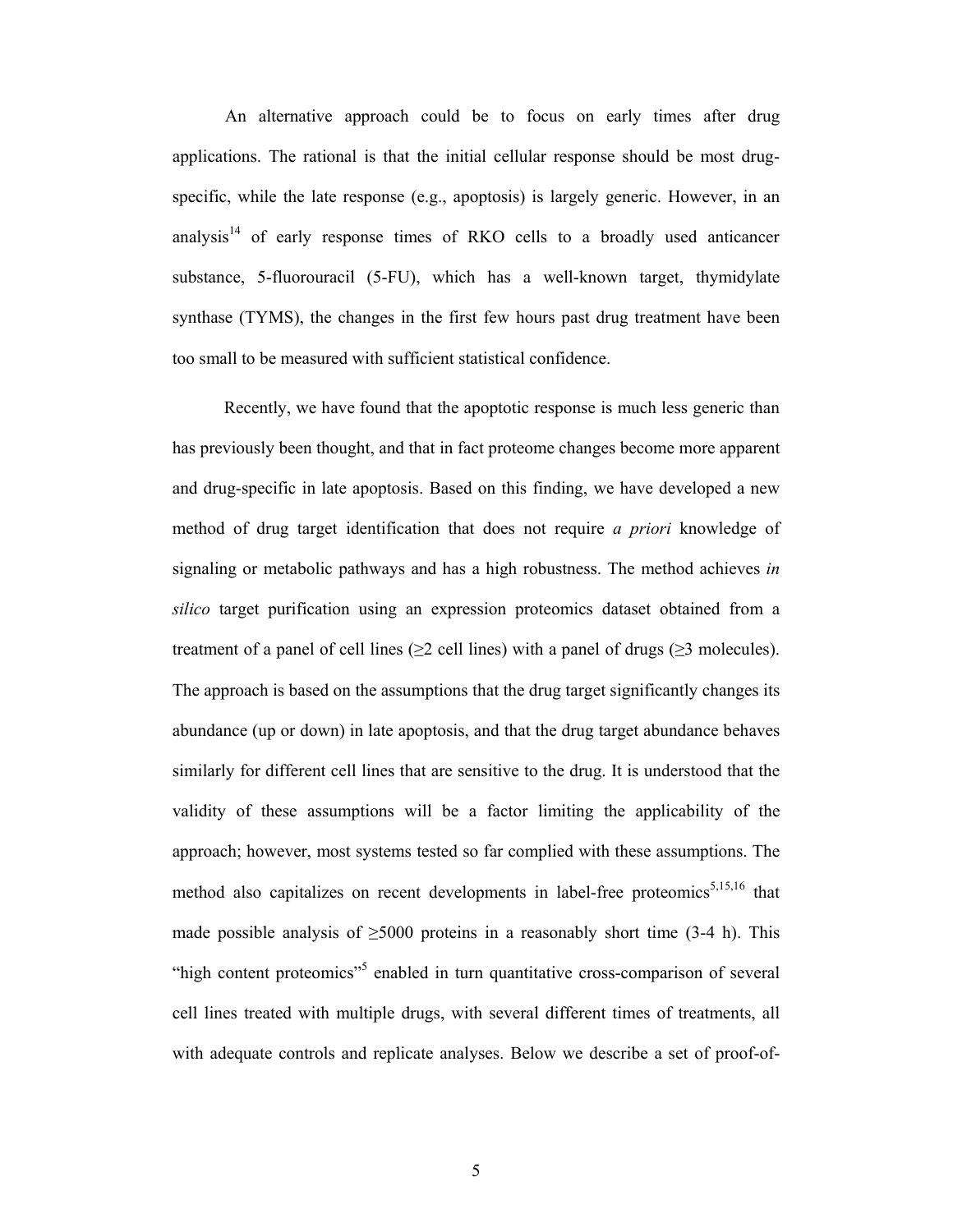principle experiments, where known protein targets for five drugs were correctly identified, often as top candidates, with novel plausible target candidates revealed.

#### **RESULTS**

*Experiment I*. Three cell lines (melanoma A375, lung cancer H1299 and colon cancer HCT116) were treated with 5-FU, methotrexate (MTX), paclitaxel (PCTL), doxorubicin (DOXO) and tomudex (TDX). In total, 5037 proteins were identified with FDR<1%. Label-free quantification across all samples was performed for 4168 proteins that were identified with at least two unique peptides.

The method's workflow is depicted in Figure 1. After LC-MS/MS based proteomics analysis of the panel of cell lines treated by a panel of drugs and controls, regulation *Reg* and specificity *Spec* were calculated for each protein, cell line and treatment. Regulation and specificity values were then subjected to rank product analysis that calculated the final ranks and p-values (using the Bonferroni correction), thus identifying significantly regulated proteins. The protein list was then sorted by pvalues in ascending order. The few top proteins with statistically significant p-values represented the most likely drug targets, while all statistically significant proteins were mapped on protein-protein interaction networks to identify the mechanism of drug action. Finally, the most abundant part of the proteomes was mapped on a 2D (or higher dimensionality) plot using principal component analysis to reveal the pathways of cellular death and survival. Below we discuss in detail the implementation of the method for each of the three levels of description (drug target, mechanism of action and death/survival mode).

**Drug target**. Figure 2a) illustrates the *in silico* drug target purification procedure by showing the regulation of TUBB2A (ß-tubulin) in different cell lines

6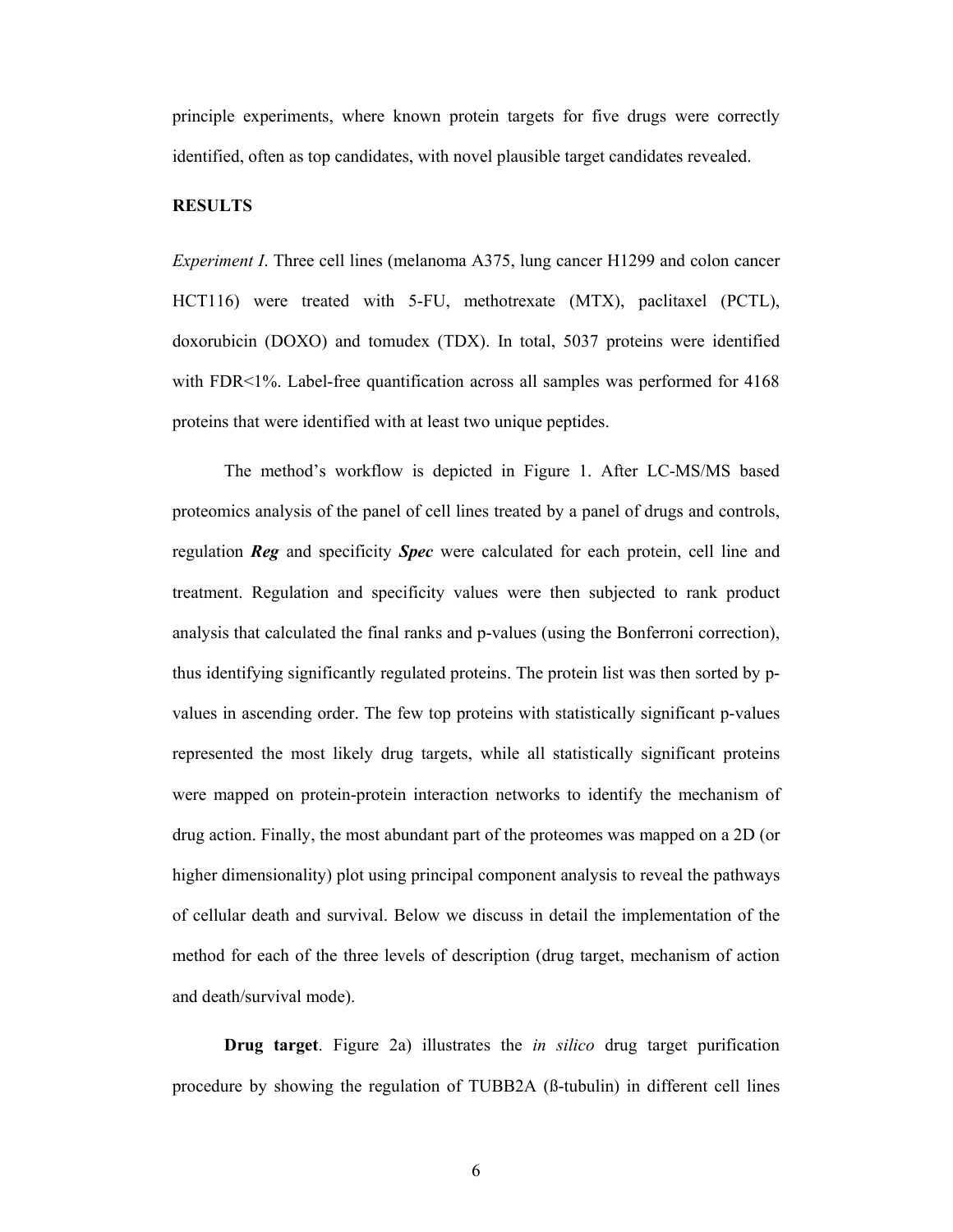and under different treatments. For all three cell lines, this protein demonstrates a consistent upregulation in PCTL treatment, which significantly exceeds the regulation levels in any other treatment or control. While the rank of TUBB2A for regulation and specificity is not higher than 7 among 4168 proteins for any cell line, the combined rank is 1, correctly identifying TUBB2A as the drug target for PCTL. Two other tubulins are the next two most likely candidates. Altogether, 21 proteins are found statistically significant (at  $p<0.01$ ) drug target candidates, of which five tubulin proteins (Supplementary Table 1). Similarly, 5FU dataset gave 15 significant protein candidates, with the known target TYMS being on the  $4<sup>th</sup>$  position. In MTX treatment, the target DHFR ranks  $1<sup>st</sup>$  among seven significant proteins. The TDX dataset features 10 significant proteins, with the main target TYMS on the  $1<sup>st</sup>$  position and the secondary target DHFR on the  $3<sup>d</sup>$  position. DOXO treatment yielded the smallest number of significant proteins (four), which was caused by high cell-type specificity of the drug's action (DOXO primarily acts through DNA intercalation). Intermediate results illustrating the action of "*in silico* purification" for 5FU, TDX, MTX and PCTL are given in Table 1.

**Action mechanism.** Analysis of the interaction networks encompassing protein candidates significantly regulated at  $p\leq 0.05$  (32 proteins for 5FU, 9 for DOXO, 13 for MTX, 34 for PCTL and 20 for TDX) highlighted the drug action mechanism. For 5-FU, the main cluster involves ribosome (Figure 2c), the proteins of which were found specifically downregulated. This observation is in line with the previous finding that ribosome suppression is a significant element of 5-FU action.14,17 Networks for other drugs are shown in Supplementary Figure 1. As would be expected for non-random clusters, a great majority of proteins in clusters with  $\geq 3$ molecules have same-sign regulation (up or down). For the largest clusters, the same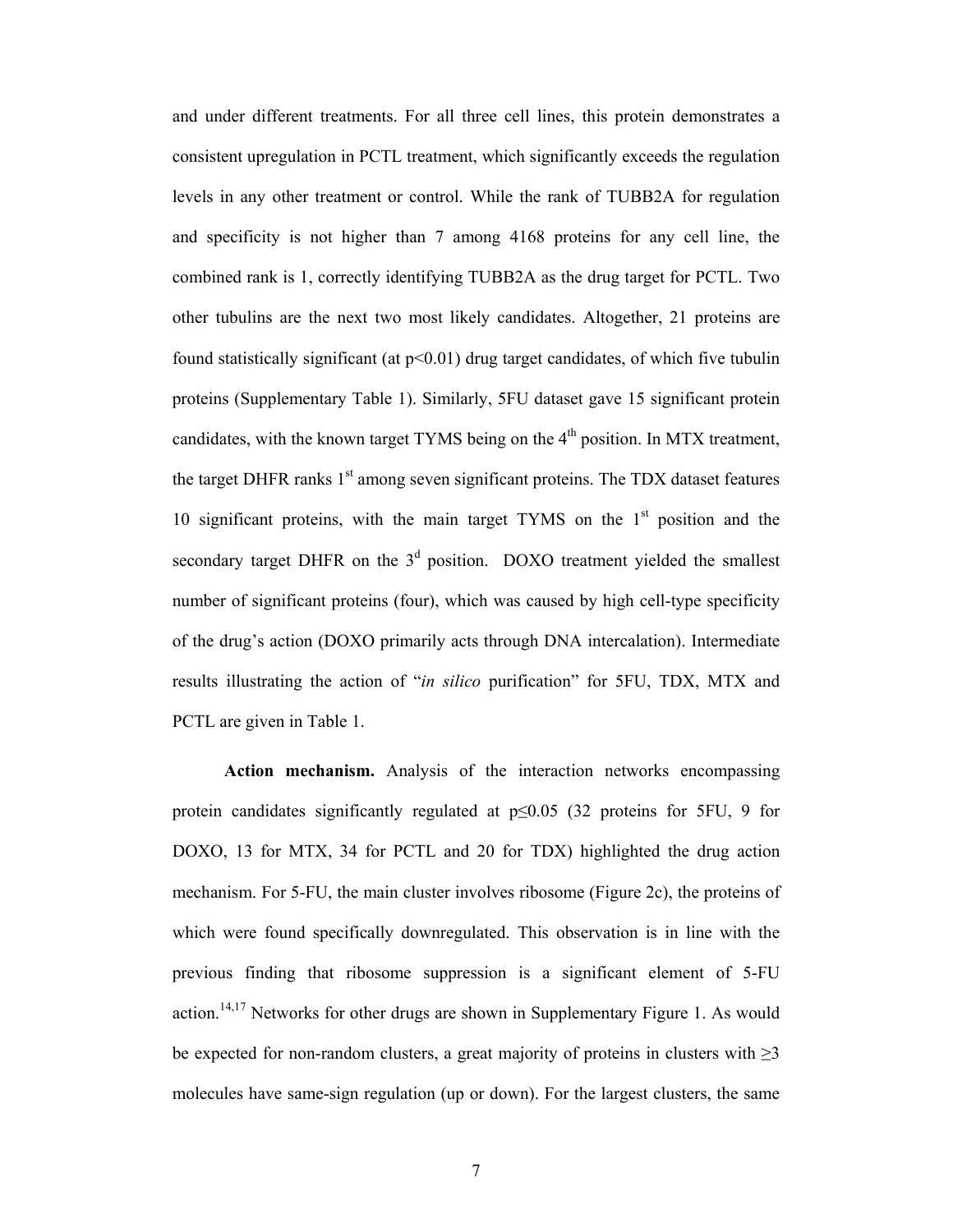regulation have 13 out of 15 proteins (5-FU, down); 9 out of 11 (PCTL, up), and 9 out of 10 proteins (TDX, up). According to gene set enrichment analysis, cytosolic large ribosomal subunit (GO cellular component) proteins are overrepresented in 5-FU network (p=1.8E-4); protein polymerization (GO biological process; p=4E-4) in PCTL; and pyrimidine metabolism (KEGG;  $p=6E-5$ ) in TDX. Thus, drug action mechanisms become apparent from such analysis.

**Death/survival mechanism**. Two-dimensional principal component analysis of 100 most abundant proteins (average of the abundances in three cells lines), with data grouped according to treatments, revealed the evolution of the cellular proteomes, and thus highlighted the death/survival pathways. Figure 1g) demonstrates that the death/survival pathways in MTX and TDX treatments partially overlap, while those in 5-FU treatment are different from these two drugs, despite the fact that both 5-FU and TDX target TYMS.

**Novel targets**. The top protein candidates are likely to be strongly implicated in the mechanism of drug action, and may even represent novel targets for the applied drugs. For instance, overexpression of stratifin (isoform 1 of 14-3-3σ protein), which is found upregulated with a rank 2 in 5-FU treatment, has been suggested to predict resistance to  $5$ -FU therapy in colorectal carcinoma patients.<sup>18</sup> ASNS (glutaminehydrolyzing asparagine synthetase isoform b) is found downregulated on the 4<sup>th</sup> position in MTX treatment, which is consistent with this enzyme's action being opposite to that of MTX.<sup>19</sup>

Since starvation/senescence was included in the experiment, the proteomics dataset of this "natural environment" cell suppression could be processed in the same way as other datasets for drug-treated proteomes. In total, 91 proteins were found with  $p<0.01$ , much more than in any other treatment, which is consistent with many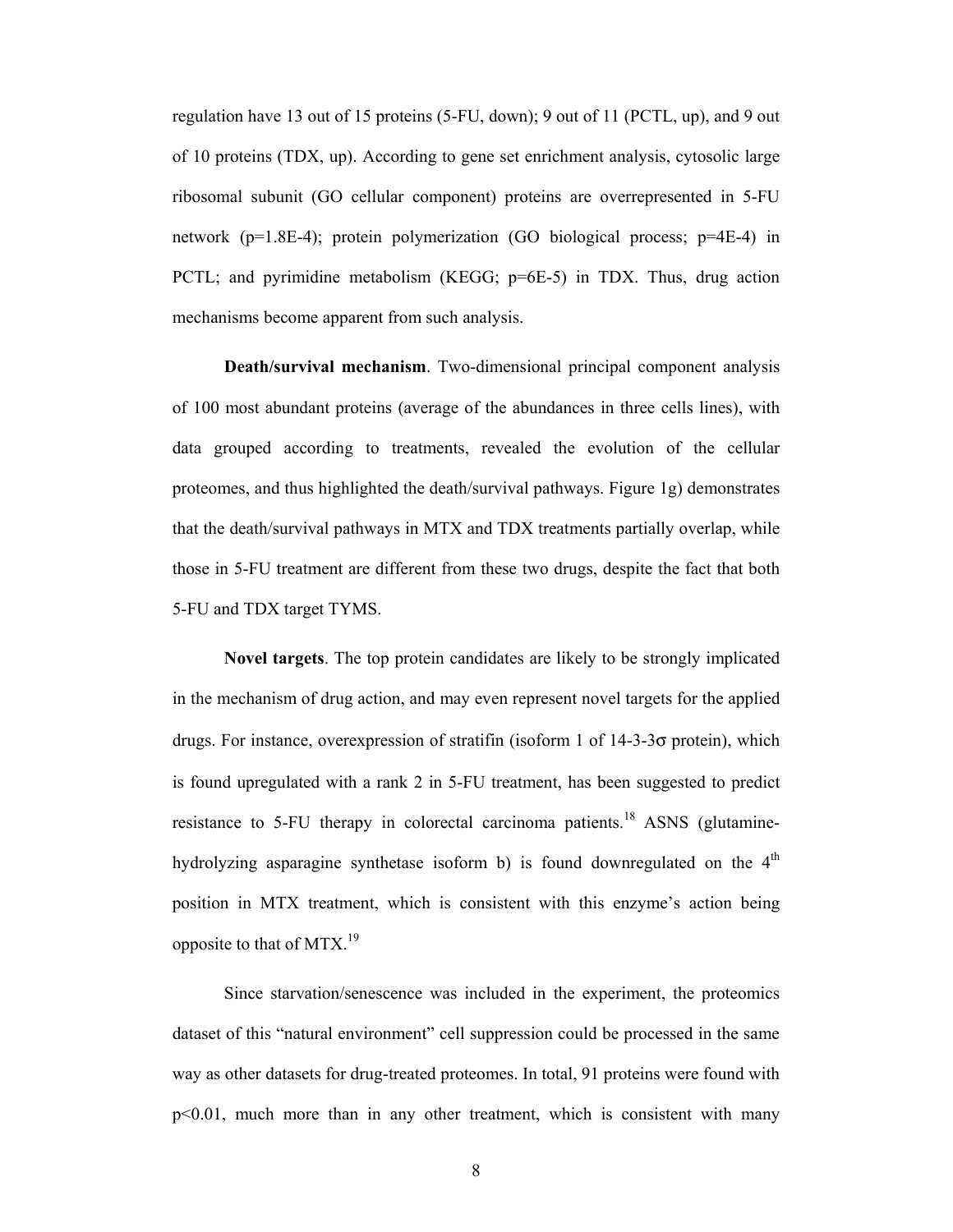molecules being targeted by the toxic waste products accumulated in the media. Among the top proteins, there are many known and prospective targets for anticancer therapy. For instance, thioredoxin (rank 3; downregulated) has been identified as a molecule of significant interest to chemotherapy<sup>20</sup>, while 3-hydroxyisobutyryl-CoA hydrolase (HIBCH) (upregulated; rank 6) is one of the targets for Quercetin, a molecule found in grape juice, which is being tested as a treatment of prostate cancer by diet (http://clinicaltrials.gov/ct2/show/NCT01912820). The most striking upregulation (Figure 2c) is shown by inter alpha-trypsin inhibitor heavy chain 2 (ITIH2, rank 1). ITIH2 has earlier been suggested to act as a tumor-suppressing protein.<sup>21</sup> We hypothesize that ITIH2 plays an important role in cancer cell survival at adverse conditions and thus represents a potential drug target.

*Experiment II*. In a scaled-down experiment performed for the sake of verification, RKO (colon cancer) and A375 (melanoma) cells were treated with DOXO, 5-FU, camptothecin (CAMP) and PCTL. After data processing, in the 5-FU dataset, seven proteins were found with  $p<0.01$ , of which TYMS was on the  $4<sup>th</sup>$ position ( $p=7.7·10^{-4}$ ). In the CAMP treatment, out of nine significant proteins, TOP1 (target for CAMP) was on the 9<sup>th</sup> position with p=1.1⋅10<sup>-3</sup>. For PCTL, the target ßtubulin (TUBB8) was on the 7<sup>th</sup> position (p=1.3⋅10<sup>-3</sup>) out of 11 significant proteins (Supplementary Table 2). Therefore, even in this limited experiment with only two cell lines, the drug targets were confined to a small number (on average, nine) protein candidates.

*Experiment III.* To determine the minimal experiment that can provide meaningful data, we have treated HCT116 cells with 5-FU for 24 h in a triplicate and analyzed the extracted proteins against a triplicate control grown for the same time. The experiment was repeated twice, one time using label-free quantification (3,800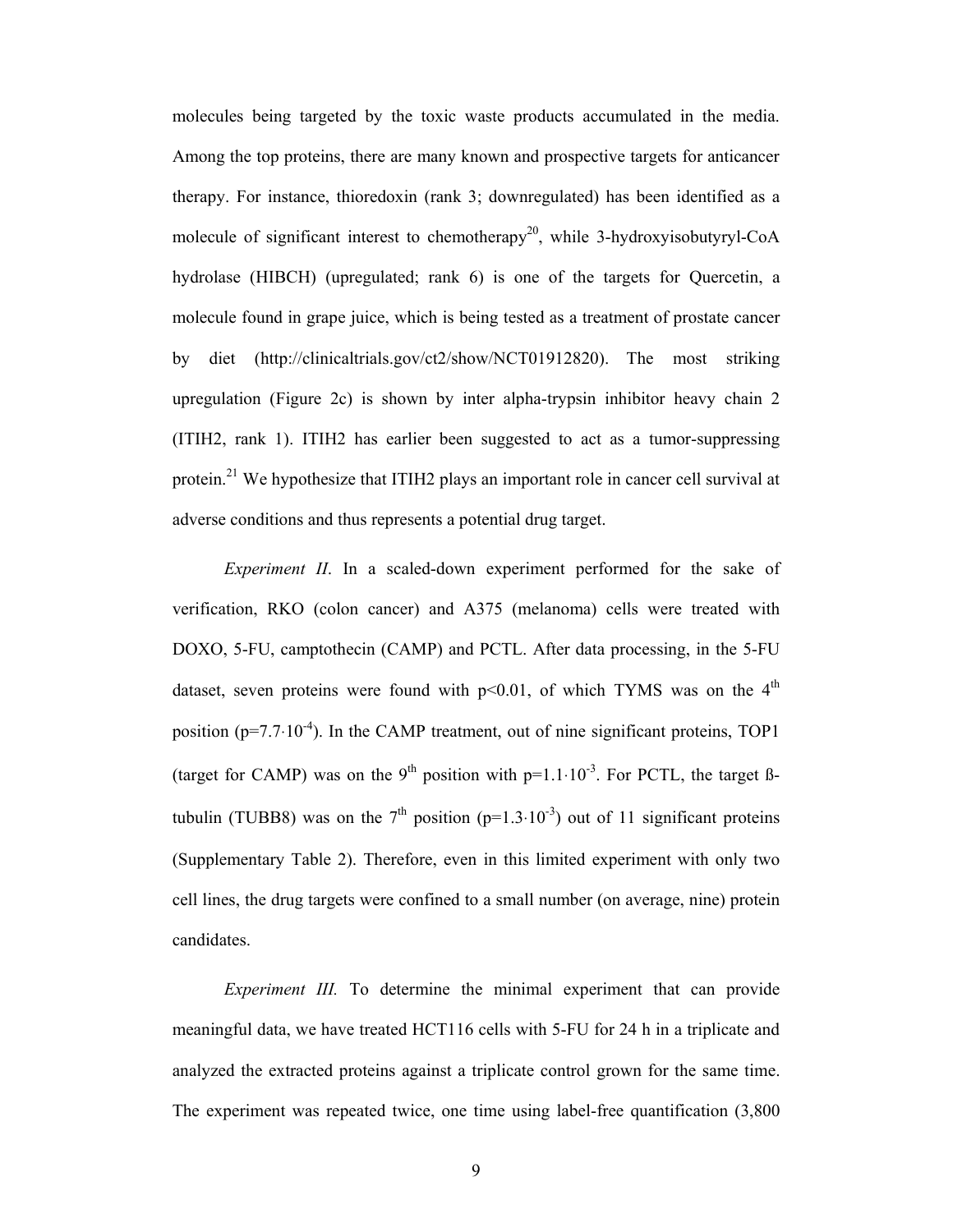proteins quantified), and another time – with TMT-10 quantification (4,800 proteins). In the label-free dataset (median coefficient of variation of protein abundances among the biological replicates was  $CV \approx 9\%$ ), the target TYMS was on the 28<sup>th</sup> position in terms of absolute regulation, while in the TMT-10 dataset (CV  $\approx$  5%) – on the 11<sup>th</sup> position. Out of the 11 common proteins found among the top 30 proteins in both datasets, TYMS was on the  $8<sup>th</sup>$  position. Therefore, meaningful results ( $\leq 10$  potential candidates) can be obtained even from a single biological comparison. The key is obtaining sufficient statistical power, for which a low CV and an adequate number of biological replicates are required.

**Drug target behavior is exceptional.** In order to investigate the question whether drug targets behavior is normal in terms of protein regulation, we built and analyzed predictive models for protein expression levels. The models predicted the regulation of each protein in each treatment based on the regulations of "best friends" of this protein in the same treatment. For this purpose, for each protein and each treatment we identified five proteins whose regulation in all *other* treatments and controls correlated most with that of the protein of interest. Linear regression of the regulations of these five proteins in other treatments provided a model for predicting the regulation of the protein of interest in a given treatment. Figure 2e shows that, as a rule, these predictions strongly  $(23\sigma)$  underestimated the experimentally observed regulations for the treatments where the protein was the drug target. Therefore, the targets' regulations were not only strong, but exceptionally strong when a drug targeting them was applied.

This observation prompted us to use the measure of protein exceptional behavior as an independent criterion in *in silico* purification. To quantify this parameter, we measured how exclusion or inclusion of a specific drug treatment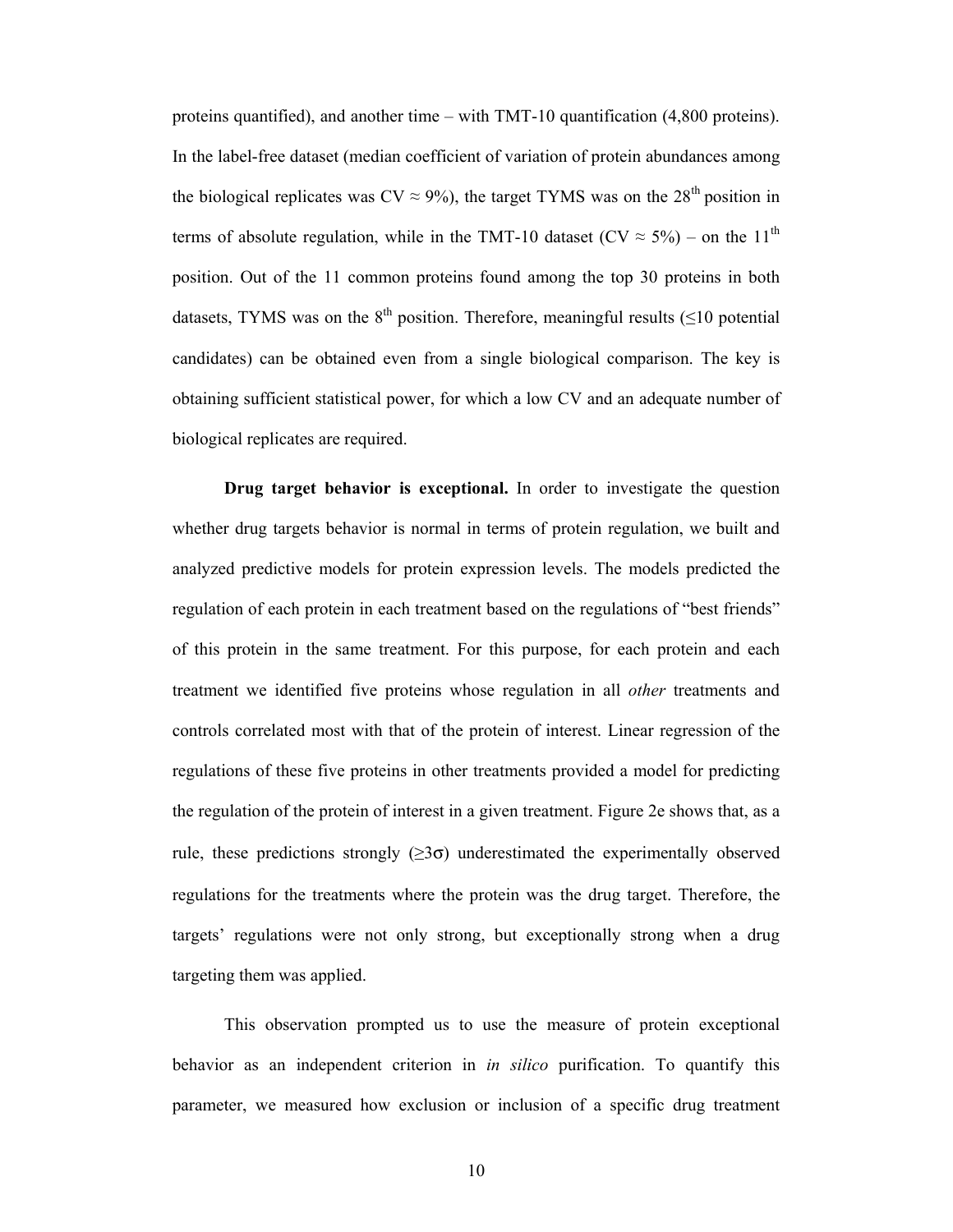affected the correlation of a particular protein expression profile with all other quantified proteins (Supplementary Figure 2). Addition of this criterion to the ranking provided by regulation further narrowed the list of protein target candidates (Supplementary Table 3). For instance, at  $p\leq 0.05$  significance, only one protein (TYMS) was identified as a target candidate for 5-FU, as were five proteins for PCTL, including four beta-tubulins. For TDX, two significant proteins were found, including TYMS with rank 1, and for MTX – also two proteins, with DHFR on the  $1<sup>st</sup>$ position. For senescence/starvation, the list of candidates has shortened from 91 to seven, with a known oncogene CCNDBP1 on the  $1<sup>st</sup>$  position and ITIH2 – on the  $2<sup>nd</sup>$ .

**Abundant protein behavior reflects that of drug-specific proteins.** The death/survival pathways were determined by mapping the abundance changes in most abundant proteins using supervised principal component analysis (the OPLS-DA $^{22}$ method). In order to investigate how the changes in the "top proteome" reflected the behavior of drug-specific proteins, 100 proteins (set *A*) were selected from experiment I with the highest reference abundance<sup>15</sup> (geometric mean of integrated ion current of all unique peptides for all cell types and treatments). In parallel, 100 most drugspecific proteins (set *S*) were selected with the smallest product of p-values calculated for each protein in each drug treatment. The *S*-set encompassed all revealed primary as well as most secondary drug target candidates. The *A*-sets and *S*-sets did not overlap; moreover, on average the *S*-proteins were more than one order of magnitude less abundant than the *A*-proteins. Yet the corresponding OPLS-DA plots were surprisingly similar. For each of the four components that were fitted by the OPLS-DA model, the correlation between the respective components of the *A*- and *S*models were greater than 0.8 ( $\mathbb{R}^2$  ranged from 0.70 to 0.87; Figure 3).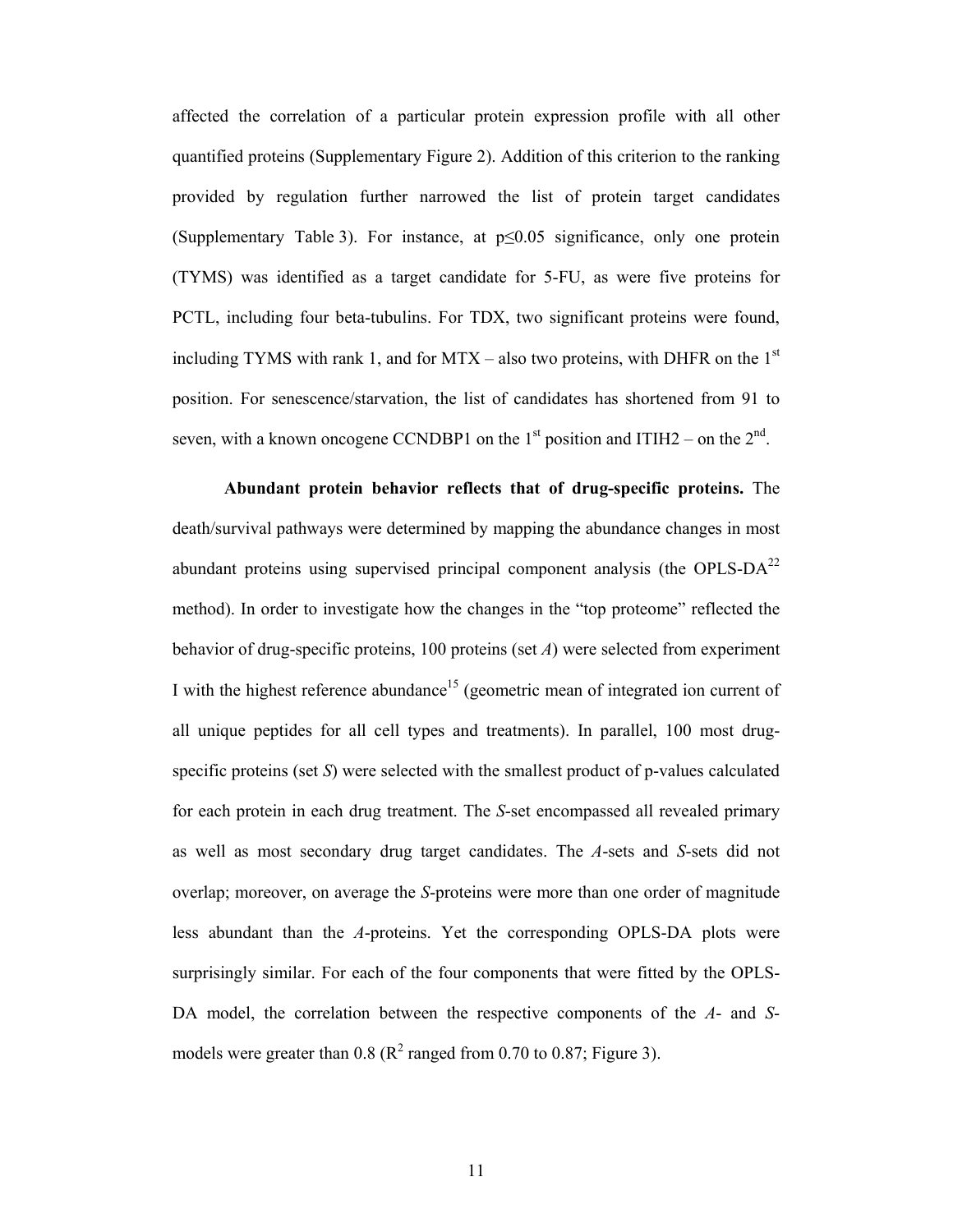The first (most significant) component of the S-model separates DOXO and PCTL on one side from 5-FU, MTX and TDX on the other, with ATP synthase ATP5A1 as the most typical DOXO representative and RNA binding motif protein RBM28 as the 5-FU champion (Supplementary Figure 3 a-b). Among the DOXO/PCTL-specific proteins, there is also a group of tubulins. TYMS is found among the eight most 5-FU/TDX/MTX-specific proteins. The second component (Supplementary Figure 3 c-d) separates 5-FU and TDX/MTX treatments. Here, upregulation of eukaryotic translation initiation factor EIF4B and eukaryotic translation elongation factor EEF1B2, as well as down-regulation of ribosomal protein RPL23A are most specific for 5-FU, while up-regulation of DHFR, TK1, CDK1 and PRIM1 are specific for TDX/MTX. Interestingly, TYMS is found in the middle group in this component. The component 3 (Supplementary Figure 3 e-f) separates PCTL from DOXO. Up-regulated tubulins and down-regulated BPTF are specific for PCTL, while DOXO-related proteins are CDK2 and SEC14L2. The component 4 (Supplementary Figure 3 a-f) differentiates TDX (the specific group of proteins includes CDK2, PRIM1, TK1 and TYMS) from MTX (SYNJ2, SEC14L2 and DHFR).

#### **Discussion**

Just a few years ago, cross-comparison of three cells lines at the baseline to the depth of 5,000 proteins has been reported for the first time.<sup>23</sup> Rapid recent progress in proteomics instrumentation and software have led to a marked decrease in the duration of a typical proteomics experiment, enabling analysis of  $\geq 5,000$  proteins in the time frame of  $\leq 2$  h.<sup>16</sup> This opened a previously unexplored opportunity to apply cellular proteomics to dozens, $\delta$  and in perspective – hundreds and thousands of proteomes,<sup>7</sup> enabling cross-comparison between different cell lines grown at different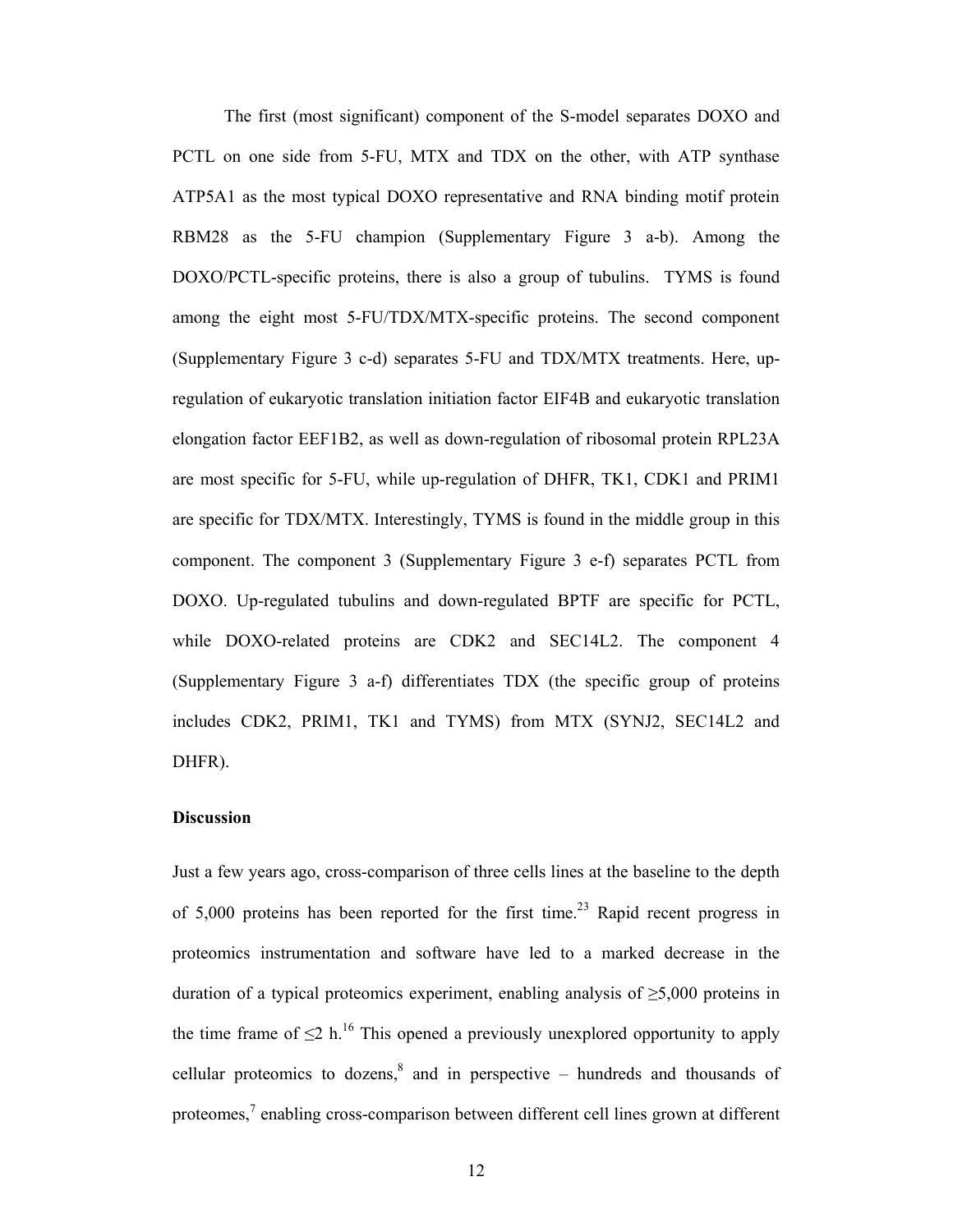conditions. This development unlocked the analytical power of the proteome crosscomparison, which created a basis for the current study.

The panel of tested drugs encompasses such diverse mechanisms as DNA and/or RNA synthesis inhibitors (5-FU and TDX), antifolate agents (MTX), tubulinactive antimitotic agents (PCTL), and TOP1 inhibitors  $(CAMP)$ .<sup>3</sup> The similarity in the formally assigned target or mechanism was not, however, a determinant for the similarity in the death/survival pathway. Indeed, MTX and TDX have formally different mechanisms of actions, but the proteomes of dying/surviving cells were rather similar, while being significantly different from the proteome of cells that underwent 5-FU treatment, which targets the same protein (TYMS) as TDX.

The results of the current study are supportive of the hypothesis that the protein drug target exhibits exceptional regulation compared to other proteins that change their abundance in a way harmonic with the abundances of other co-regulated proteins. It is worth investigating how general this feature is, on a much larger panel of drugs, and with a broader panel of cell lines. The method, if proven general, can significantly shorten drug target identification, which is one of the major bottlenecks in the drug discovery procedure. Its findings need however be verified by orthogonal techniques, such as binding assays. Even with this limitation, high-content proteomics has a chance of becoming an important, perhaps even irreplaceable, tool in drug target discovery.

Within the current experiments, it was not possible to differentiate between the death and survival pathways. A separate study will be needed, where the dying cells are analyzed separately from the surviving cells, preferably in dynamics. Nonetheless, the finding that the OPLS-DA analysis of 100 most abundant proteins mimicked that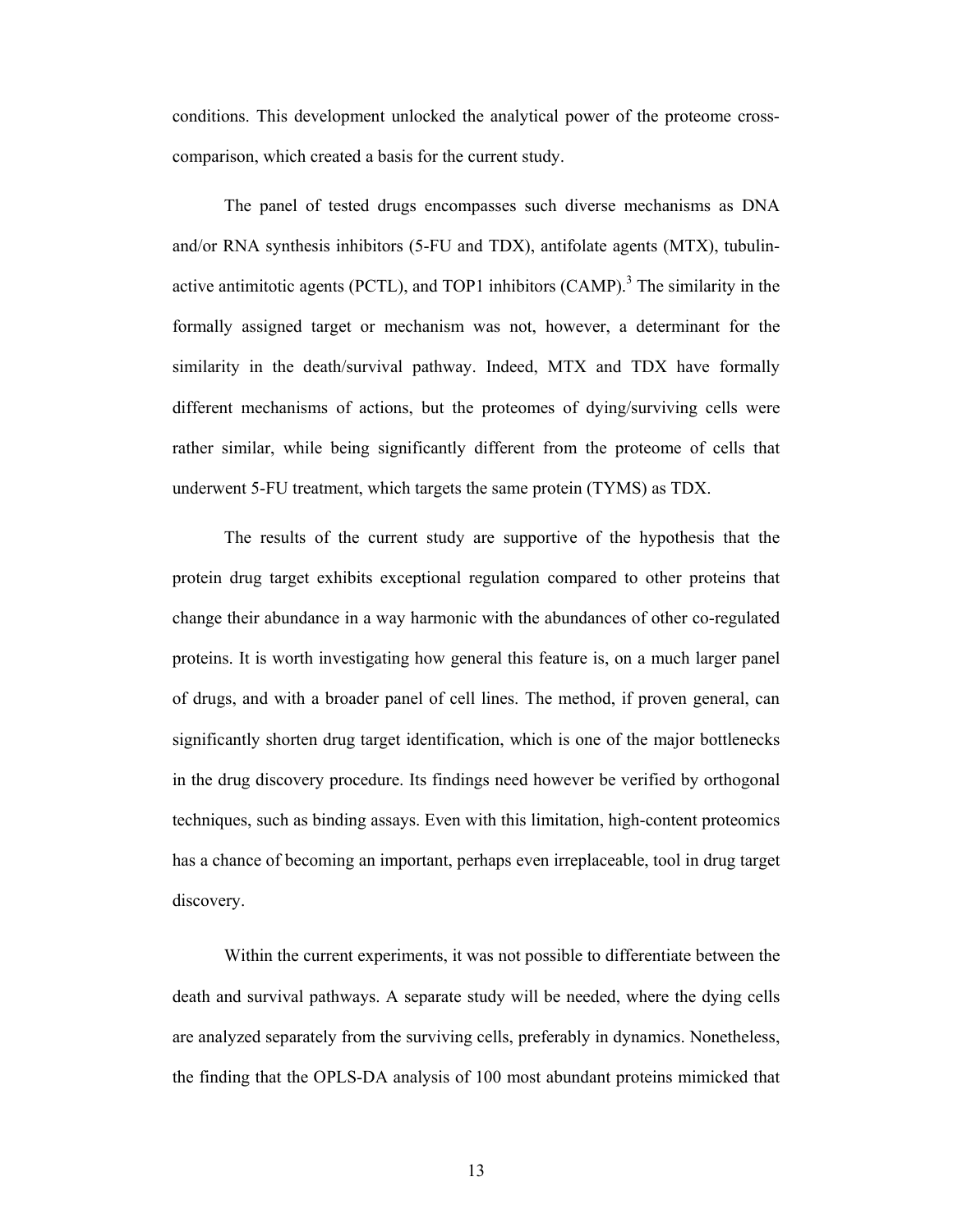of 100 most regulated, drug-specific proteins strongly suggests that the mechanisms of drug action and the death/survival pathways are intimately linked. The old paradigm that different triggers of cellular death lead to a generic apoptotic pathway is thus thoroughly rejected. In fact, the opposite seems to be true – each of the tested drug imprinted a unique signature that was easily discernable even on a limited set of household proteins. Thus, "shallow" proteomics analysis monitoring the phenotype evolution of the top cellular proteome and taking as little as 30 min could thus be used in large-scale screening of drug action mechanisms.

#### **Acknowledgements**

This work was supported by the Knut and Alice Wallenberg Foundation (RZ) and CancerFonden (NV). Liban Abakar is acknowledged for helping with Experiment 2, and Alexander Manoilov – with Experiment 3. Steve Gygi is gratefully acknowledged for providing TMT-10 data in Experiment 3.

**Supporting Information Available**: Mass-spectra (Thermo raw files), extracted peaklists (MFG-files) and database search results (Mascot DAT files) are available on ProteomeXchange. Details of the mass spectrometric analyses used to generate the data, as well as Excel files containing all information presented here.

14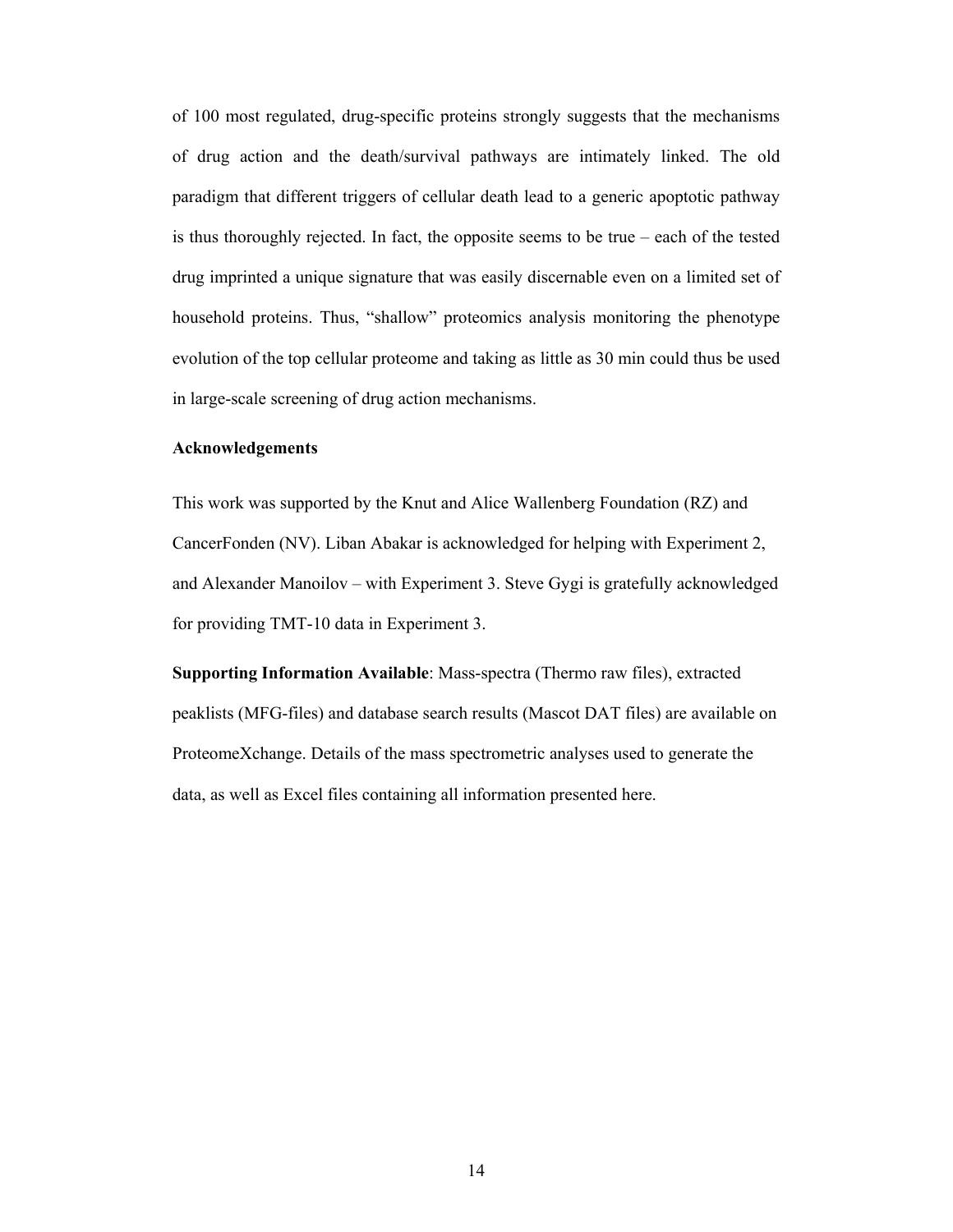#### **FIGURE LEGENDS**

**Figure 1**. General workflow of the proteomics based method of drug target identification.

(a) a panel of cell lines is treated by a panel of drugs and controls, in biological triplicates; (b) LC-MS/MS based proteomics identifies and quantifies ca. 5,000 proteins; (c) for each protein, cell line and treatment, regulation Reg and specificity Spec are calculated; (d) for each treatment, final protein ranks based on Reg and Spec and the p-values are calculated, protein list is sorted in ascending order of p-values; (e) top significant proteins represent the most likely drug targets; (f) top *n* statistically significant proteins are mapped on protein networks to identify the drug target mechanism; (g) most abundant part of the proteomes is mapped using principal component analysis to reveal the cell death/survival pathways.

**Figure 2.** Protein drug targets behavior in the cancer cell lines under the treatment with selected drugs.

Regulation of proteins upon different treatments for three cell lines: (a) TUBB2A, (b) DHFR and (c) ITIH2. (d) Mapping of significant proteins on known networks of protein-protein interactions reveals the mode of 5-FU action via ribosome suppression together with TYMS inhibition. (e) Distributions of prediction errors of protein regulations (regulation – prediction) reveal exceptional behavior of drug targets ( $3\sigma$ ) area is shaded).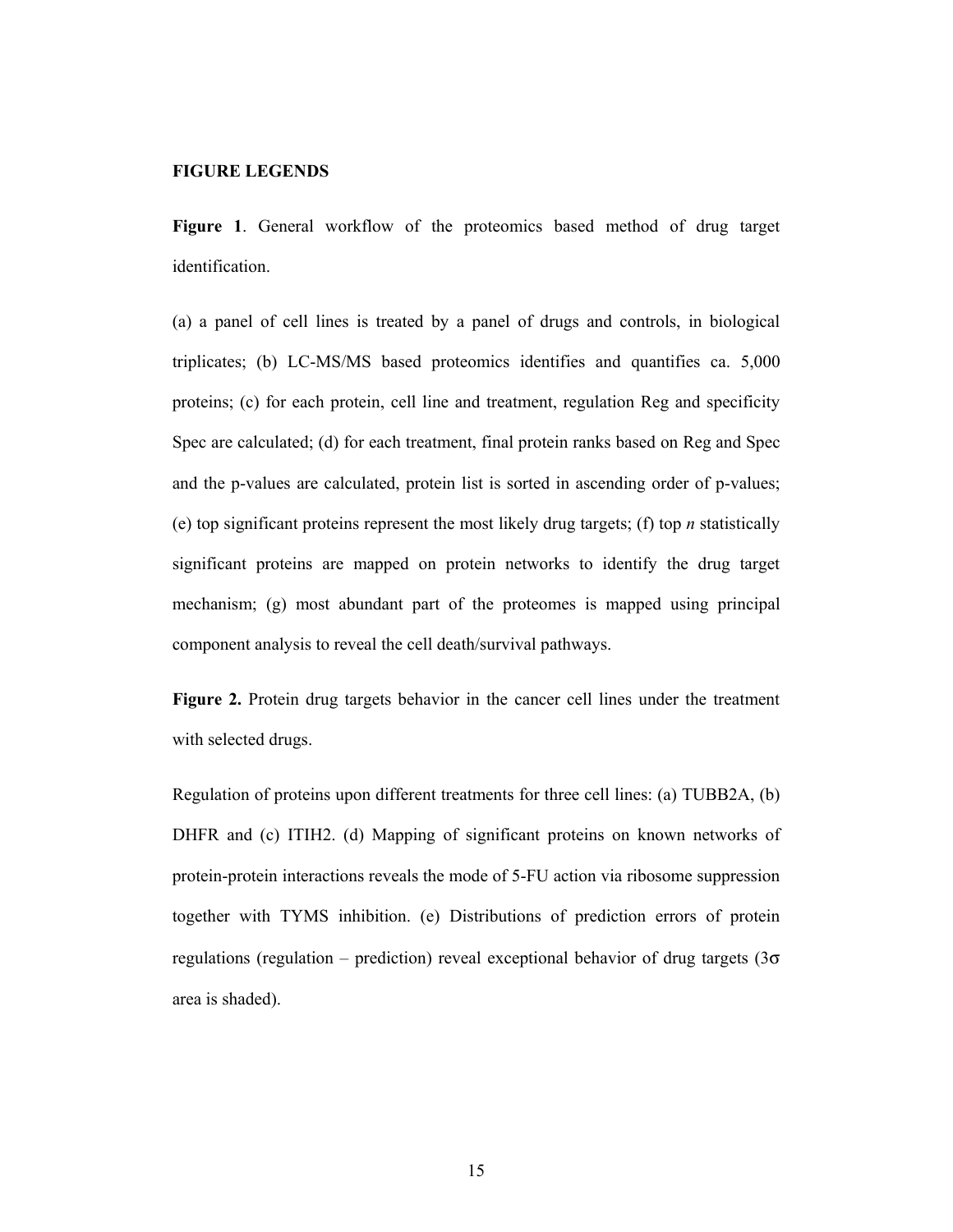**Figure 3.** OPLS-DA score plots for discriminative models based on two sets of proteins: top 100 most abundant proteins (set A) and top 100 most drug-specific proteins (set S).

(a) OPLS-DA score plot (components 1-2) for set *A*; (b) OPLS-DA score plot (components 1-2) for set *S*; (c-f) corresponding scatter plots (components 1-4) comparing OPLS-DA scores of the A-set and S-set.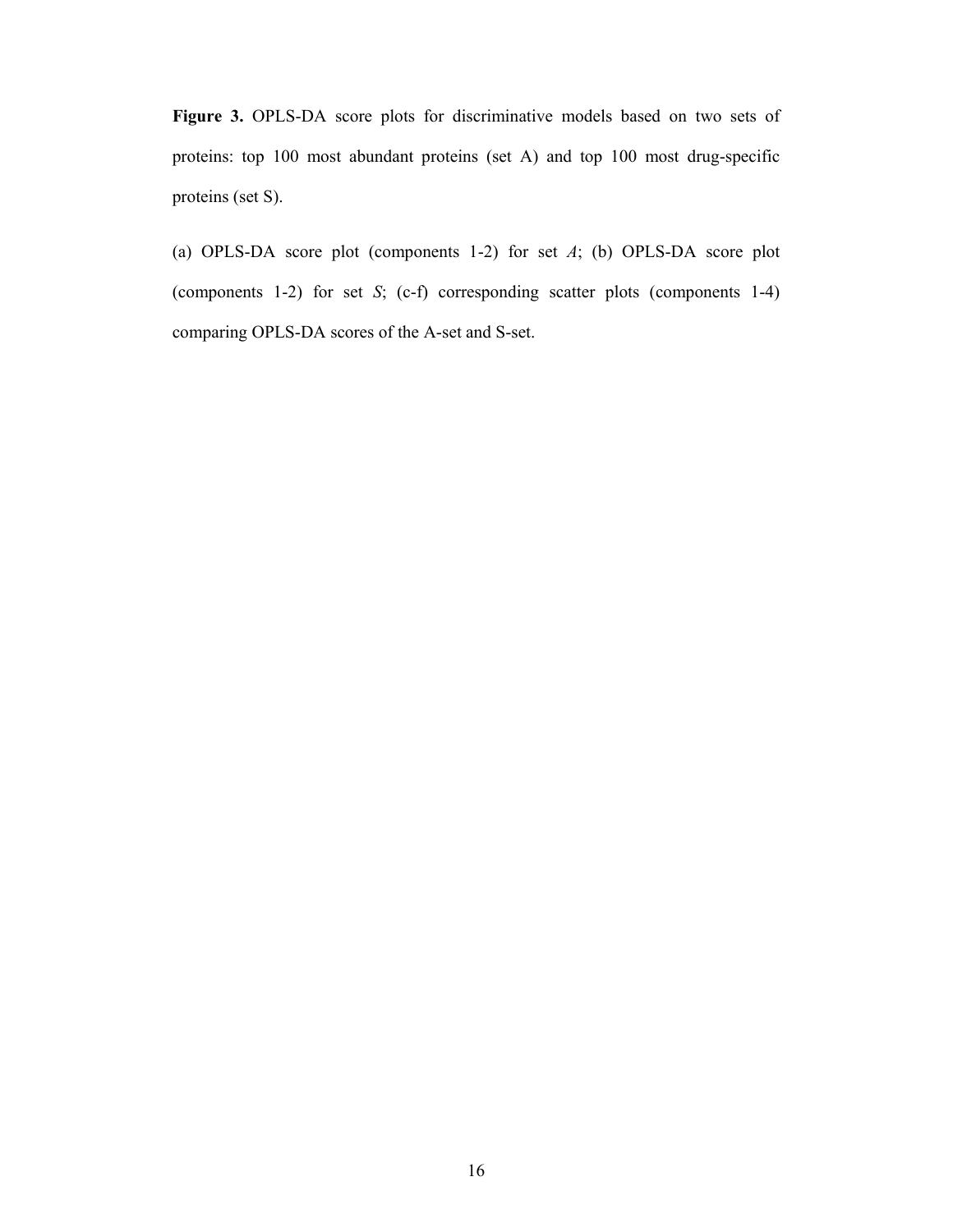## **TABLES**

**Table 1.** Ranks for Specificity/Regulation for known protein targets (in parentheses) of four drugs in different cell lines.

|                  | $5$ - $FU$ | <b>MTX</b> | <b>PCTL</b> | <b>TDX</b> |
|------------------|------------|------------|-------------|------------|
| <b>Cell line</b> | (TYMS)     | (DHFR)     | (TUBB2A)    | (TYMS)     |
| Melanoma         | 44/70      | 1/1        | 38/12       | 18/3       |
| Lung             | 11/7       | 2/2        | 7/12        | 65/11      |
| Colon            | 136/813    | 8/9        | 55/30       | 11/8       |
| Final            | 4          |            |             |            |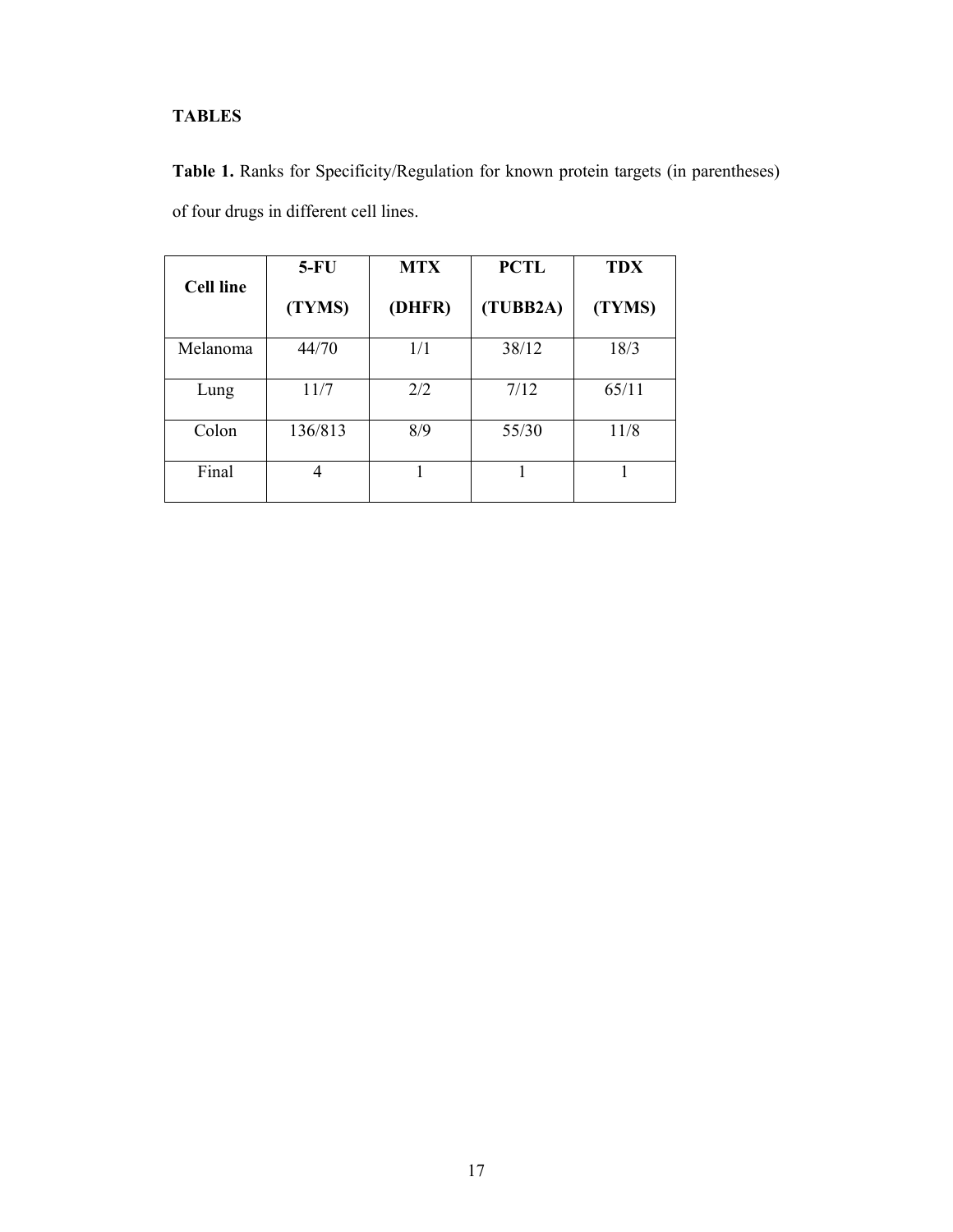#### **SUPPLEMENTARY MATERIALS**

**Supplementary Table 1**. Label-free proteomics quantification data and protein drug target identification results based on Regulation and Specificity for Experiment 1. Cell lines HCT116, A375, and H1299 were treated with 5-FU, TDX, MTX, PCTL and DOXO, as well as DMSO (control), or left in unchanged media for senescence/starvation (SEN).

**Supplementary Table 2**. Label-free proteomics quantification data and protein drug target identification results based on Regulation and Specificity for Experiment 2. Cell lines RKO and A375 treated with DOXO, 5-FU, CAMP and PCTL, as well as DMSO (control), or left in unchanged media for senescence/starvation (SEN).

**Supplementary Table 3**. Drug target identification results based on drug target exceptional behavior for Experiment 1. Cell lines HCT116, A375, H1299 treated with 5-FU, TDX, MTX, PCTL and DOXO, as well as DMSO (control), or left in unchanged media for senescence/starvation (SEN).

**Supplementary Table 4.** Lists of top 100 most abundant proteins (set A) and top 100 most drug-specific proteins (set S).

**Supplementary Figure 1**. Protein-protein interaction networks for significant drug target protein candidates (rank-product  $p\leq 0.05$ ) for 5-FU, TDX, MTX, PCTL and DOXO.

**Supplementary Figure 2**. Correlations of specific proteins profiles (TYMS and TUBB2A) with all other protein profiles in all treatments (x-axis) and excluding treatments with specific drugs (5-FU and PCTL) (y-axis).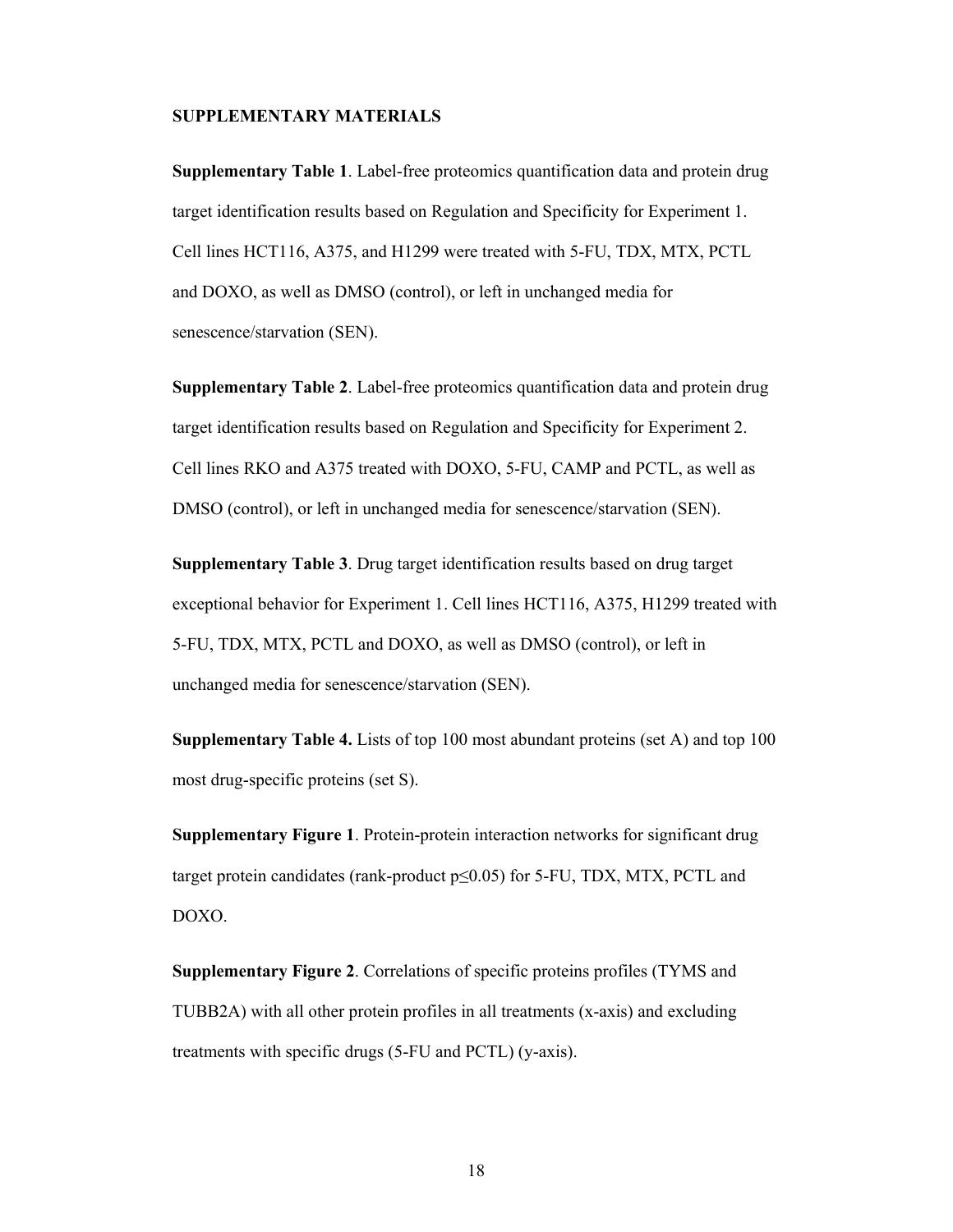**Supplementary Figure 3**. OPLS-DA loading and score plots for discriminative model for 5 drugs (PCTL, DOXO, 5-FU, MTX and TDX) based on label-free quantitative data of 100 most drug-specific proteins: (a) scores and (b) loadings for components 1-4; (c) scores and (d) loadings for components 2-4; (e) scores and (f) loadings for components 3-4.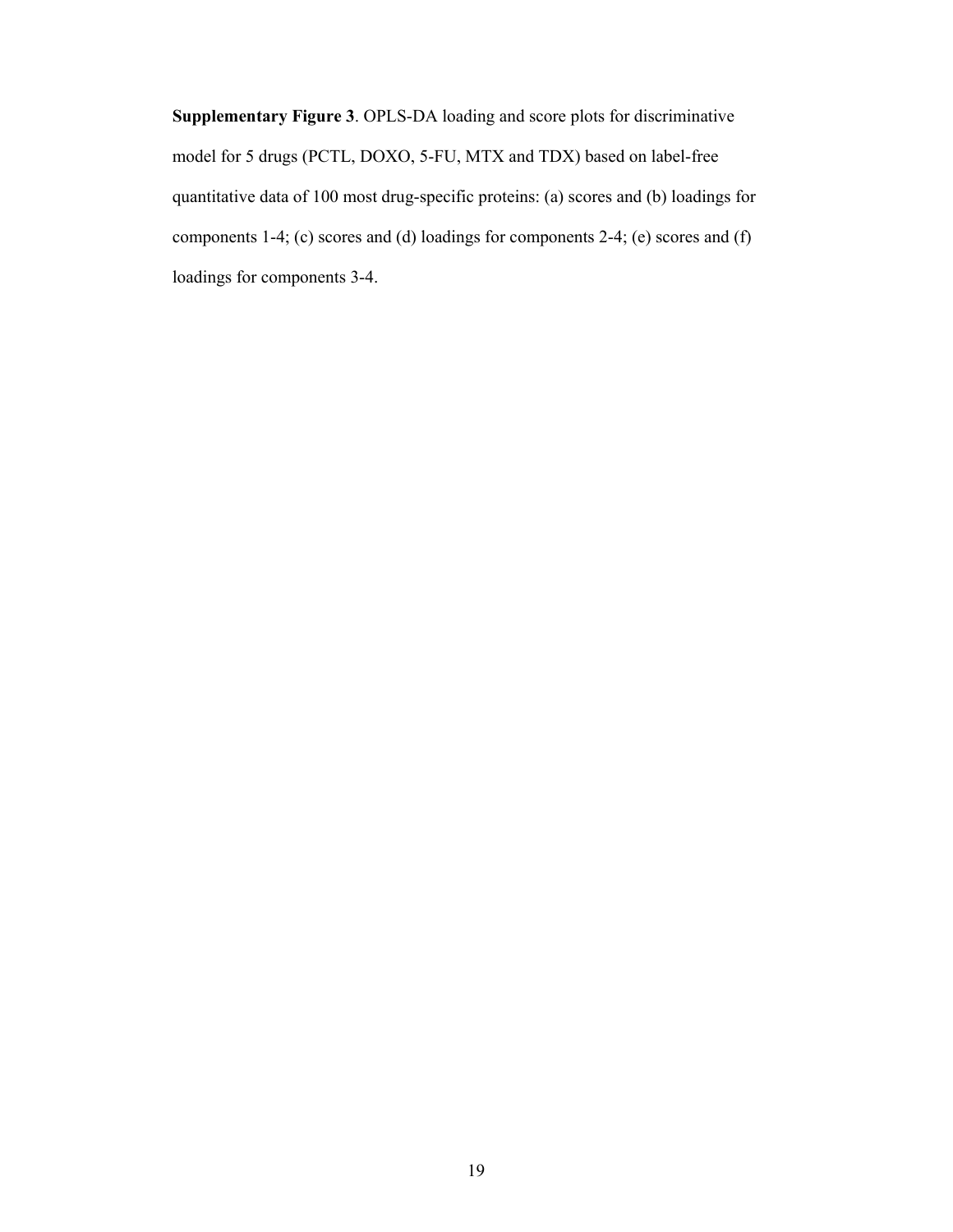#### **ONLINE METHODS**

**Cell culture and drug treatments.** HCT116 and RKO (colon carcinoma), H1299 (lung cancer), and A375 (melanoma) cell lines were kindly provided by colleagues from Karolinska Institutet. The cells were cultured at 37 °C with 5%  $CO<sub>2</sub>$  in highglucose Dulbecco's Modified Eagle's Medium (DMEM, Thermo Fisher Scientific) supplemented with 10% fetal bovine serum (Gibco) and 1% penicillin/streptomycin (Gibco). The cells were treated for 24-96 h with six different drugs: 5-fluorouracil (5FU), raltitraxed or tomudex (TDX), metotrexate (MTX) (all - Sigma), as well as doxorubicin (DOXO), paclitaxel (PCTL), and camptothecin (CAMP) (all - Eurasia Drugs, China). Each type of cell was treated with a concentration causing death of 15-50% of cells after 48 h of treatment. In Experiment 1, the following was used:

| <b>CELL</b><br><b>LINE</b> | <b>5FU</b> | <b>TDX</b>       | <b>DOXO</b>      | <b>PCTX</b>      | <b>MTX</b> | <b>CONTROLS</b> |
|----------------------------|------------|------------------|------------------|------------------|------------|-----------------|
| <b>HCT</b><br>116          | $50 \mu M$ | $100 \text{ nM}$ | $5 \mu M$        | $100 \text{ nM}$ | $5 \mu M$  | 0h, 48h, SEN    |
| A375                       | $10 \mu M$ | $50 \text{ nM}$  | $100 \text{ nM}$ | $50 \text{ nM}$  | $100$ nM   | 0h, 48h, SEN    |
| H1299                      | $50 \mu M$ | $10 \mu M$       | $15 \mu M$       | $100 \text{ nM}$ | $5 \mu M$  | 0h, 48h, SEN    |

In Experiment 2, the concentrations were 10  $\mu$ M for 5-FU, 20  $\mu$ M for TDX, 0.5  $\mu$ M for PCTL, 30 nM for DOXO, and 15 µM for CAMP.

All drugs were dissolved in 0.01% dimethyl sulfoxide (DMSO). As a negative control, cells were treated with 0.01% DMSO. The medium supplemented with the drug was replaced each 24 h by fresh medium, except for starved/senescent cells that were left in the same medium for 10 days.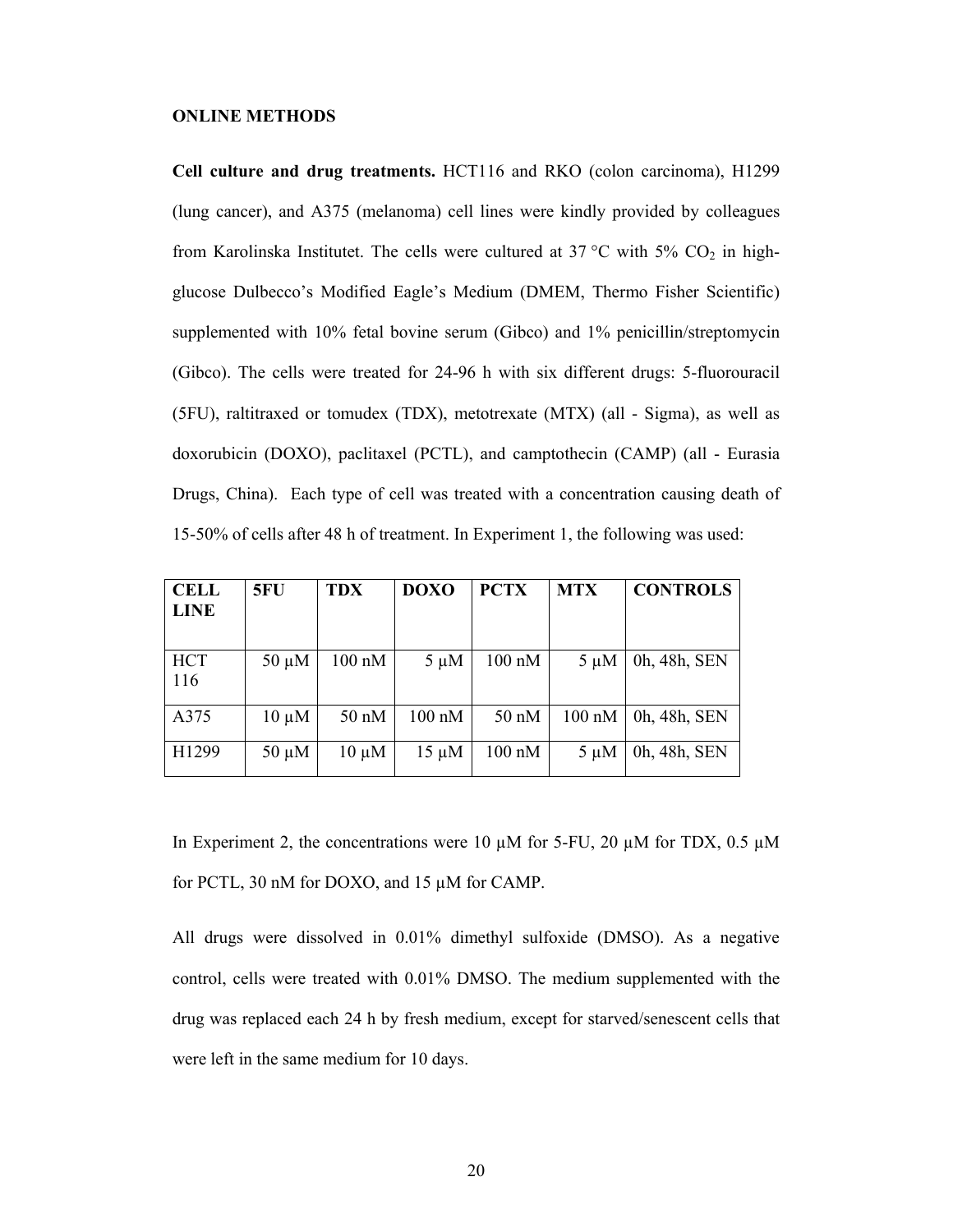*Protein extraction and digestion.* The collected cells were suspended in lysis buffer (1 mln cells in 100 µL buffer). The buffer was prepared by dissolving 1 mg ProteaseMax (Promega) in 900  $\mu$ L ammonium bicarbonate (50 mM) and 100  $\mu$ L acetonitrile (ACN). ProteaseMax is a surfactant which not only solubilizes the proteins but enhances subsequent tryptic digestion of proteins as well. The samples were vortexed for 5 min and then heated in shaking thermomixer (Eppendorf) at 50  $^{\circ}$ C for 30 min at 1400 rpm, followed by sonication for 30 min. The total protein concentration was measured using the BCA protein assay kit (Pierce) in accordance with the manufacturer's protocol. The extracted proteins were reduced with 5.5 mM dithiothreitol (DTT), alkylated with 15 mM indole-3-acetic acid (IAA), and digested with 1.2  $\mu$ g modified sequencing grade trypsin (Promega) dissolved in 50 mM ammonium bicarbonate. After 14 h of tryptic digestion, the reaction was stopped with acetic acid to a final concentration of 5% and then heated to 56  $^{\circ}$ C for 30 min at 500 rpm, followed by centrifugation for 7 min at 14,000 rpm at room temperature. The samples were pre-cleaned in a C18 column Zip-tip (Millipore), and the flow-through was dried in a SpeedVac centrifugal evaporator. The dried peptides were dissolved in water containing 1% formic acid (Fluka) for LC-MS/MS analysis*.* The above described digestion protocol was performed using the Mass Prep Station Robotic Protein Handling System (Waters, Manchester, UK).

*LC-MS/MS experiment.* For each sample, 5 µg of peptides were analyzed using Orbitrap Q Exactive (Experiments 1, 3/label-free), Orbitrap Velos (Experiment 2) or Orbitrap Fusion (Experiment 3/TMT-10) mass spectrometers coupled to a nEasy HPLC (all - Thermo Fisher Scientific). Chromatographic separation of peptides was achieved using a 50 cm Easy nanoflow column (Thermo; Experiments 1 and 3) or a 75 µm ID fused silica column packed in-house (Experiment 2) to the length of 8 cm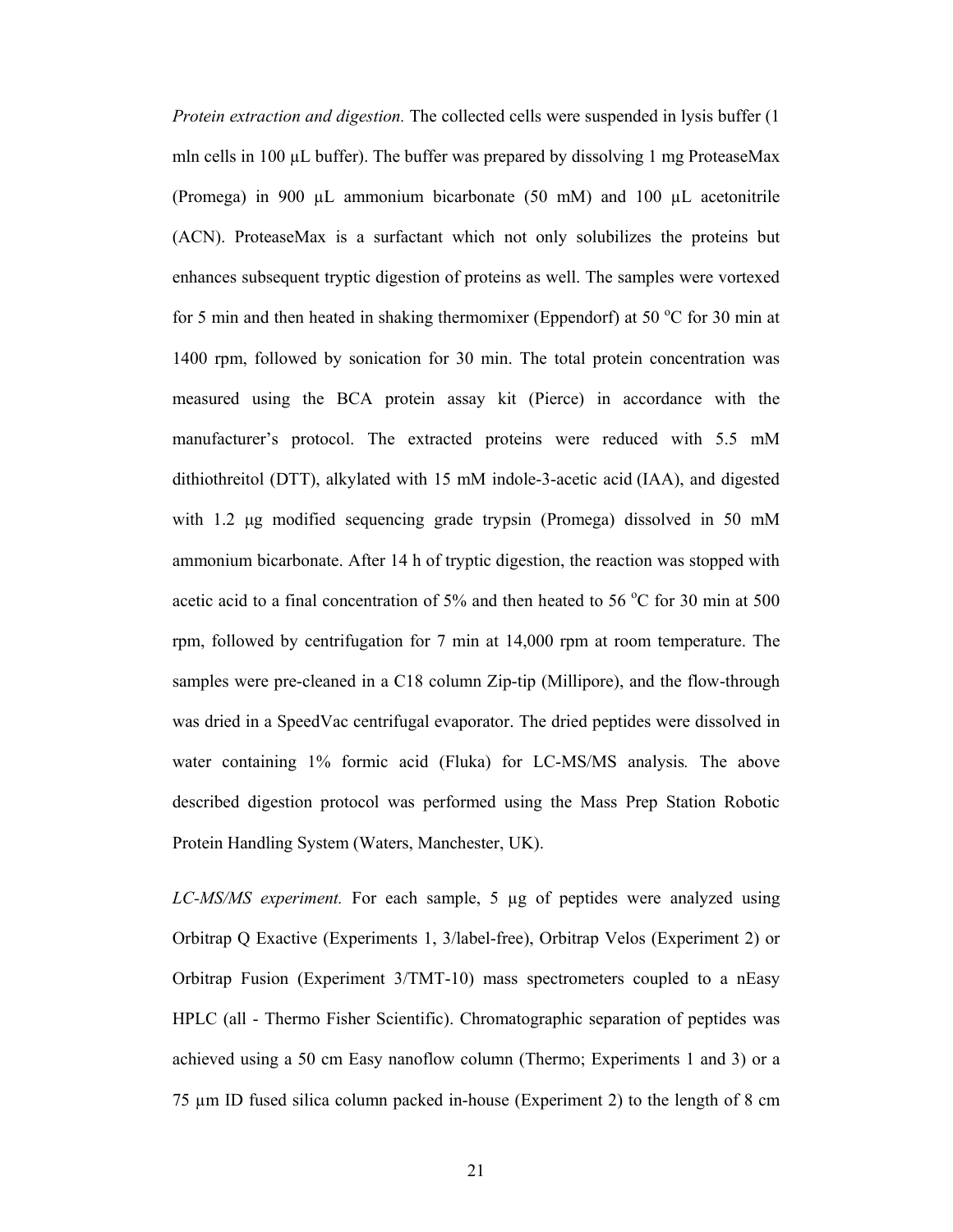with a slurry of reverse-phase, fully end-capped Reprosil-Pur C18-AQ 3  $\mu$ m resin in methanol. The peptides were loaded onto the column at a flow rate of 1000 nL/min, and then eluted at a 300 nL/min flow rate for 180-210 min at a linear or biphasic gradient from 4% to 35% ACN in 0.1% formic acid. Electrospray ionization of the peptides was at 1.5 kV. The MS and MS/MS data was acquired in the Orbitrap mass analyzer in a data-dependent acquisition mode. The survey MS spectrum was acquired at the resolution of  $60,000$  in the range of m/z  $200 - 2000$ . MS/MS data were obtained with a higher-energy collisional dissociation (HCD) for ions with charge  $z\geq 2$  at a resolution of 7,500 (Orbitrap Velos) or 15,000 (Q Exactive and Fusion).

*Data processing.* The raw files were converted to Mascot Generic Format (mgf) using in-house written Raw2mgf program. All mgf files were merged to create a common mgf file using in-house written Cluster program, which merged individual MS/MS spectra sharing more than 12 out of 20 most abundant peaks. The clustered mgf files were searched by the MS/MS search engine Mascot (version 2.3.0, Matrix Science, UK) to identify peptides and proteins. The mass tolerance was 10 ppm for precursor ions and 20 mDa for fragment ions, using carbamidomethyl (C) as a fixed modification, oxidation (M) as a variable modification, and up to two missed tryptic cleavages. The IPI human database (version 3.68; 91,521 human protein sequences) was searched, with reversed protein sequences concatenated as a decoy for determining the false discovery rate (FDR).

Quantitative information was extracted using in-house developed label-free software Quanti v.2.5.3.1.<sup>15</sup> Only reliably identified (FDR<0.01), unmodified peptides with unique sequences were considered and only proteins discovered with at least two such peptides were quantified. For each protein, one database identifier (ID)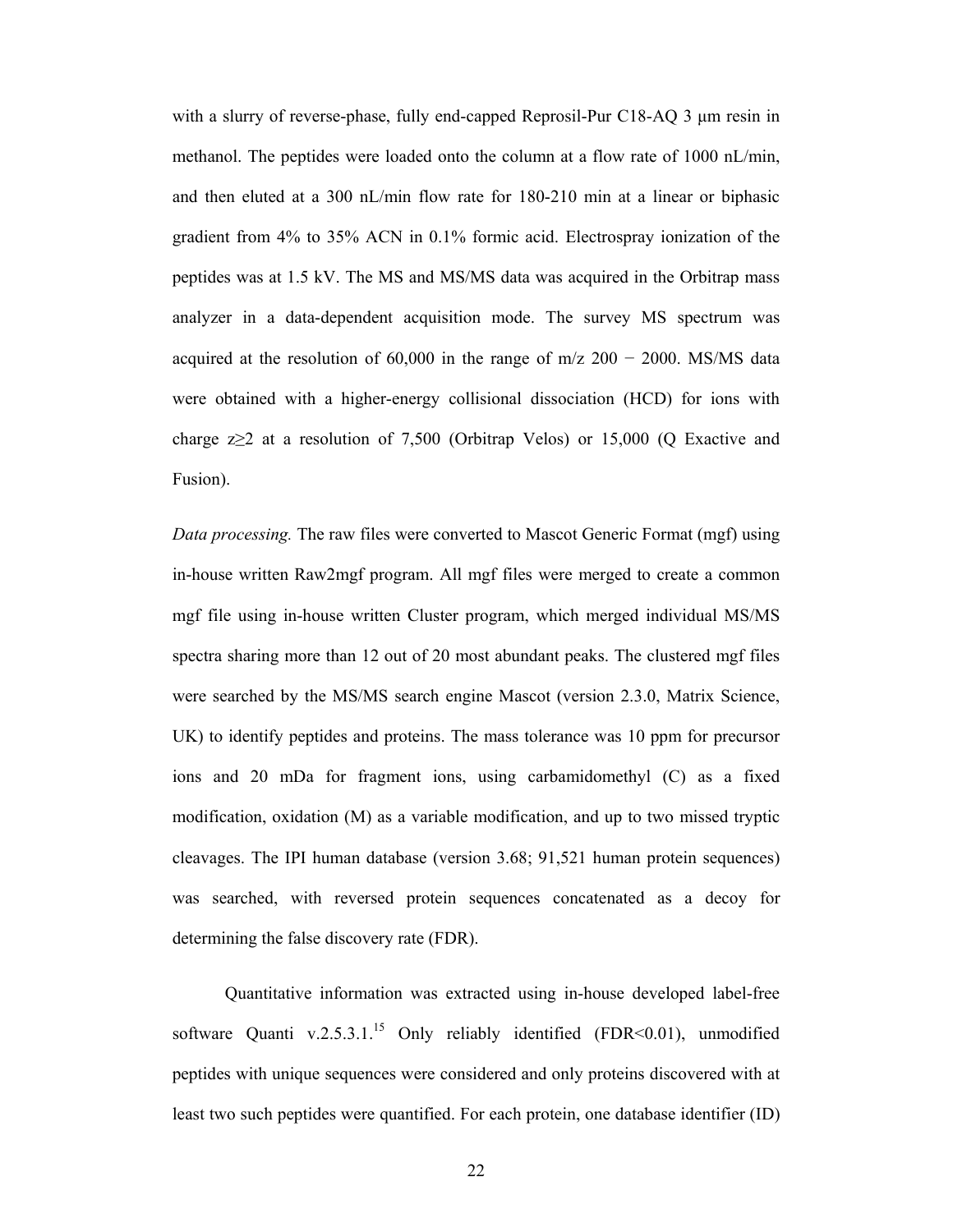was selected, covering all the peptide sequences identified for this specific protein. If two proteins belonging to different protein groups had a partial sequence overlap, then all the peptides belonging to this overlap were ignored. The results were reported as a set of relative protein abundances *A* scaled such that the geometric mean of the abundance of each protein over all samples was 1.0.

*Scoring system.* For combining the data from replicate analysis, "medians of ratios" are used instead of "ratios of medians", as has previously been suggested.<sup>24</sup> If relative protein abundance of *i*-th quantified protein in *c*-th cell line under *j*-th treatment is denoted as  $A_{i,j}^c$ , then regulation Reg is calculated as:

$$
\text{Reg}_{i,j}^c = Median\left(\left| \log \frac{A_{i,j}^c}{A_{i,0}^c} \right|\right),\tag{1}
$$

and specificity *Spec* is defined as:

$$
\text{Spec}_{i,j}^c = \text{Median}_{k \neq j} \left( \left| \log \frac{A_{i,j}^c}{A_{i,k}^c} \right| \right),\tag{2}
$$

where j=0 corresponds to untreated cells for *Reg* calculation, and *jk* for *Spec* calculations.

For each cell line and treatment, the proteins were sorted by *Reg* and *Spec*, making sure that the direction of *Reg* and *Spec* in top proteins were the same (otherwise the proteins were forced to the bottom of the list). Then the *Reg* and *Spec* ranks were summed for all cell lines, and the proteins were sorted in ascending order of the summed rank. Top proteins represented the most likely drug target candidates.

*Exceptional behavior measure.* For each *I*-th protein and each *J*-th drug treatment, two vectors were calculated: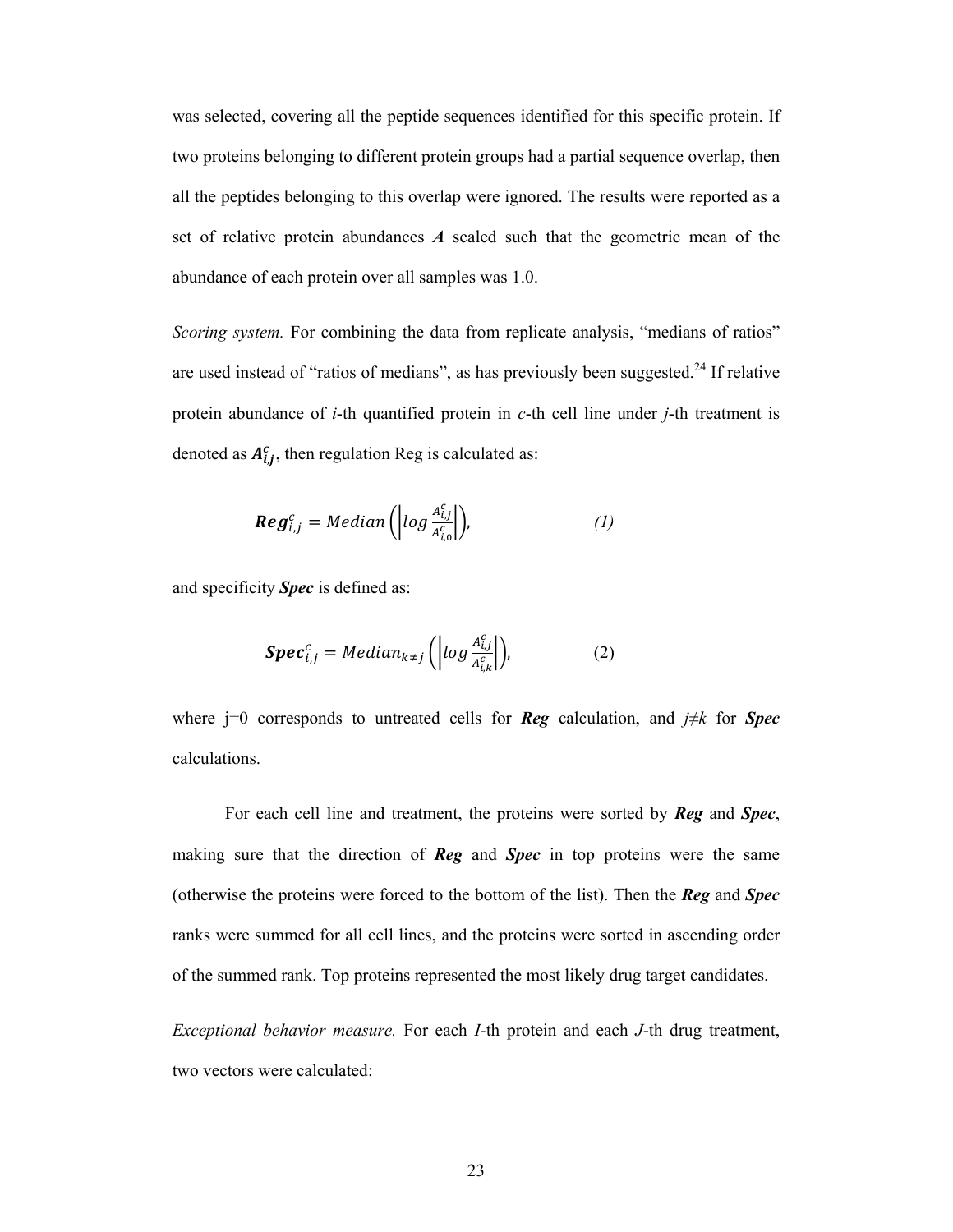$$
C_i^{I,*} = Corr(Reg_{i,j}^c, Reg_{i,j}^c),
$$
  

$$
C_i^{IJ} = Corr(Reg_{i,j \neq j}^c, Reg_{i,j \neq j}^c),
$$

where  $C_i^{l,*}$  are the Pearson's correlation coefficients of expression profiles over all treatments of *i*-th and *I*-th proteins, while  $C_i^{IJ}$  are correlation coefficients of the expression profiles of *i*-th and *I*-th proteins excluding treatment J. Then, the linear model  $C_i^{l,*} \sim C_i^{l,j}$  was created and the coefficient of determination of the model was used to calculate the measure of exceptional behavior  $E^{I,J}$  of *I*-th protein under *J*-th treatment:

$$
E^{I,J}=\frac{1}{\bar{R}^2}_{I,J}
$$

*p-value calculation.* In estimation of the p-value of a protein with a certain rank, we used the rank product method, which has previously been found to be robust and tolerant to missing values in detection differentially regulated genes in replicated experiments.<sup>25</sup> The method has also been successfully applied to proteomics datasets for detection of significantly regulated proteins.<sup>26</sup> In adaptation of the method by Schwämmle et al., we treated *Reg* and *Spec* ranks as independent variables, and their values for different cell lines as well as at different incubation times were considered as independent replicate measurements. The rank product was considered to have a gamma distribution under null hypothesis, from which we calculated the p-values for the set of ranks of every protein. Adjusted p-values were calculated using standard Bonferroni correction, using the total number of proteins as a multiplication factor.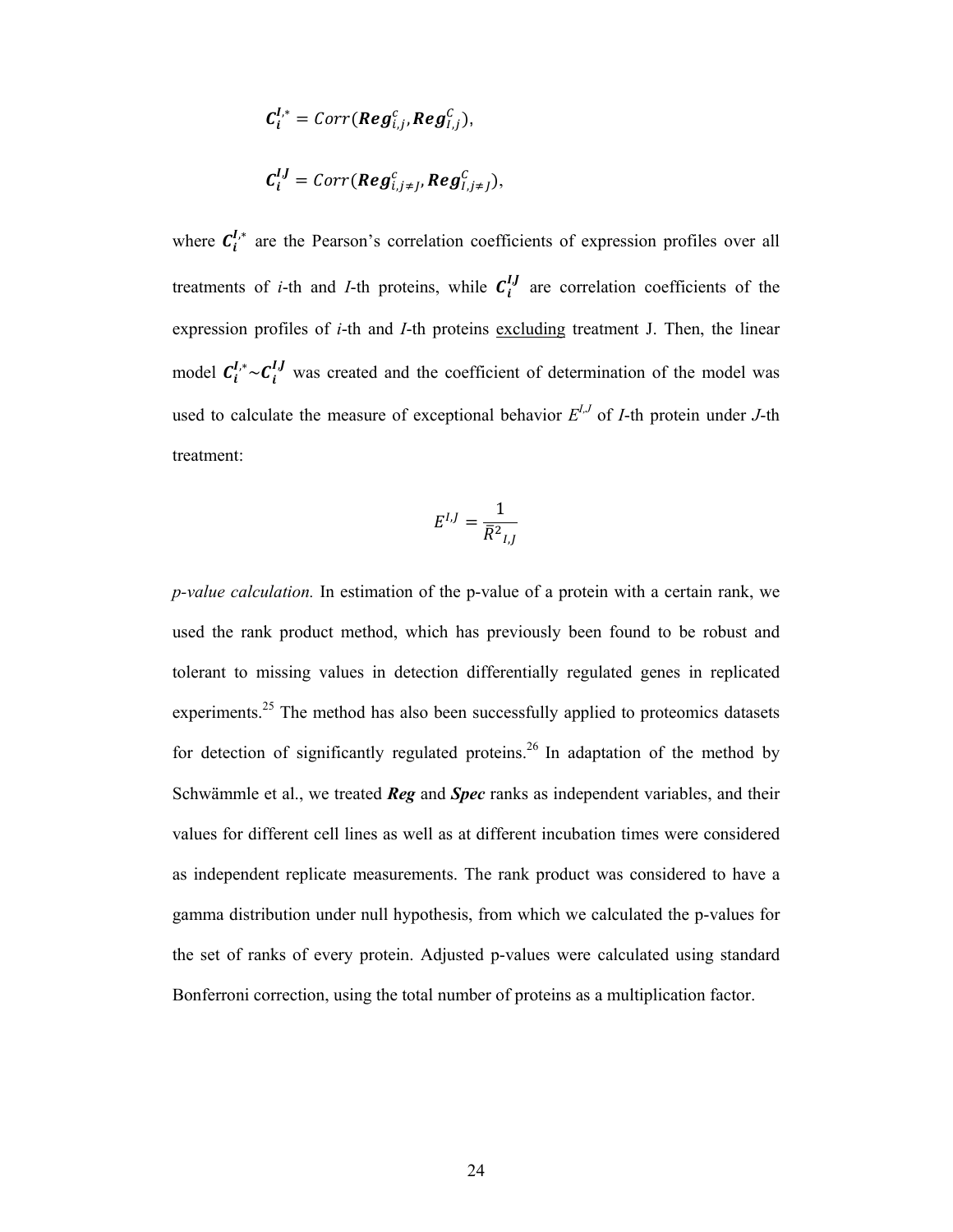### **REFERENCES**

- 1. Lee, J. A., Uhlik, M. T., Moxham, C. M., Tomandl, D. & Sall, D. J. Modern phenotypic drug discovery is a viable, neoclassic pharma strategy. *J. Med. Chem.* **55,** 4527–38 (2012).
- 2. Holbeck, S. L., Collins, J. M. & Doroshow, J. H. Analysis of Food and Drug Administration-approved anticancer agents in the NCI60 panel of human tumor cell lines. *Mol. Cancer Ther.* **9,** 1451–60 (2010).
- 3. Reinhold, W. C. *et al.* CellMiner: a web-based suite of genomic and pharmacologic tools to explore transcript and drug patterns in the NCI-60 cell line set. *Cancer Res.* **72,** 3499–511 (2012).
- 4. Schirle, M., Bantscheff, M. & Kuster, B. Mass spectrometry-based proteomics in preclinical drug discovery. *Chem. Biol.* **19,** 72–84 (2012).
- 5. Zubarev, R. a. The challenge of the proteome dynamic range and its implications for in-depth proteomics. *Proteomics* **13,** 723–6 (2013).
- 6. Kim, M.-S. *et al.* A draft map of the human proteome. *Nature* **509,** 575–581 (2014).
- 7. Wilhelm, M. *et al.* Mass-spectrometry-based draft of the human proteome. *Nature* **509,** 582–587 (2014).
- 8. Gholami, A. M. *et al.* Global proteome analysis of the NCI-60 cell line panel. *Cell Rep.* (2013).
- 9. Geiger, T., Wehner, A., Schaab, C., Cox, J. & Mann, M. Comparative proteomic analysis of eleven common cell lines reveals ubiquitous but varying expression of most proteins. *Mol. Cell. Proteomics* **11,** M111.014050 (2012).
- 10. Vogel, C. & Marcotte, E. M. Insights into the regulation of protein abundance from proteomic and transcriptomic analyses. *Nat. Rev. Genet.* **13,** 227–32 (2012).
- 11. Martinez Molina, D. *et al.* Monitoring drug target engagement in cells and tissues using the cellular thermal shift assay. *Science* **341,** 84–7 (2013).
- 12. Cohen, a a *et al.* Dynamic proteomics of individual cancer cells in response to a drug. *Science* **322,** 1511–6 (2008).
- 13. Good, D. M. & Zubarev, R. a. Drug target identification from protein dynamics using quantitative pathway analysis. *J. Proteome Res.* **10,** 2679–83 (2011).
- 14. Marin-Vicente, C., Lyutvinskiy, Y., Romans Fuertes, P., Zubarev, R. A. & Visa, N. The effects of 5-fluorouracil on the proteome of colon cancer cells. *J. Proteome Res.* **12,** 1969–79 (2013).
- 15. Lyutvinskiy, Y., Yang, H., Rutishauser, D. & Zubarev, R. In silico instrumental response correction improves precision of label-free proteomics and accuracy of proteomics-based predictive models. *Mol. Cell. Proteomics* 1–26 (2013). doi:10.1074/mcp.O112.023804
- 16. Pirmoradian, M. *et al.* Rapid and Deep Human Proteome Analysis by Singledimension Shotgun Proteomics. *Mol. Cell. Proteomics* **12,** 3330–8 (2013).
- 17. Burger, K. *et al.* Chemotherapeutic drugs inhibit ribosome biogenesis at various levels. *J. Biol. Chem.* **285,** 12416–25 (2010).
- 18. Perathoner, A. *et al.* 14-3-3sigma expression is an independent prognostic parameter for poor survival in colorectal carcinoma patients. *Clin. Cancer Res.* **11,** 3274–9 (2005).
- 19. *Small Animal Clinical Pharmacology*. 360 (Elsevier Health Sciences, 2008). at <http://www.google.se/books?id=RpsROVqemk8C&pgis=1>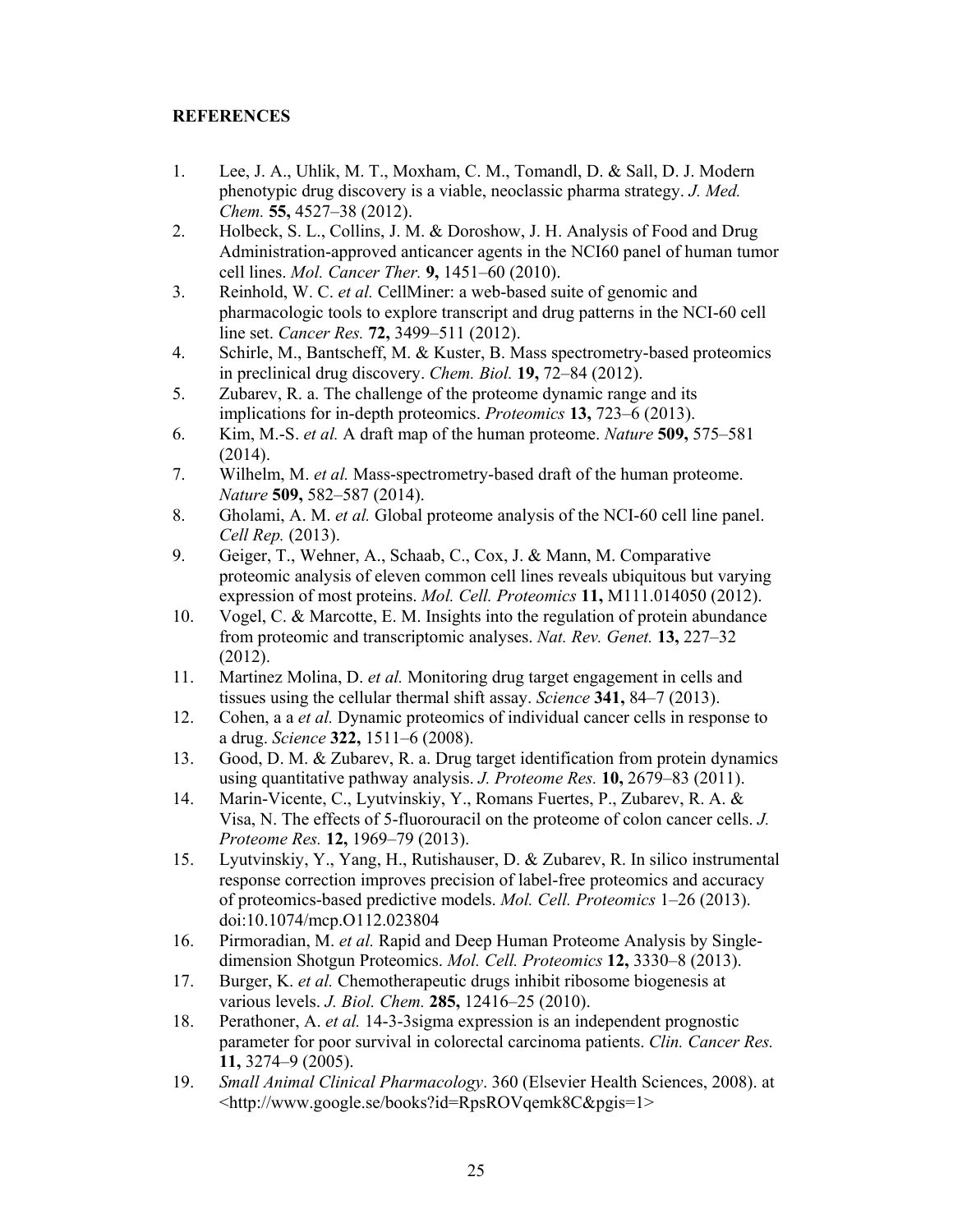- 20. Arnér, E. S. J. & Holmgren, A. The thioredoxin system in cancer. *Semin. Cancer Biol.* **16,** 420–6 (2006).
- 21. Hamm, A. *et al.* Frequent expression loss of Inter-alpha-trypsin inhibitor heavy chain (ITIH) genes in multiple human solid tumors: a systematic expression analysis. *BMC Cancer* **8,** 25 (2008).
- 22. Bylesjö, M. *et al.* OPLS discriminant analysis: combining the strengths of PLS-DA and SIMCA classification. *J. Chemom.* **20,** 341–351 (2006).
- 23. Lundberg, E. *et al.* Defining the transcriptome and proteome in three functionally different human cell lines. *Mol. Syst. Biol.* **6,** 450 (2010).
- 24. Brody, J. P., Williams, B. a, Wold, B. J. & Quake, S. R. Significance and statistical errors in the analysis of DNA microarray data. *Proc. Natl. Acad. Sci. U. S. A.* **99,** 12975–8 (2002).
- 25. Breitling, R., Armengaud, P., Amtmann, A. & Herzyk, P. Rank products: a simple, yet powerful, new method to detect differentially regulated genes in replicated microarray experiments. *FEBS Lett.* **573,** 83–92 (2004).
- 26. Schwämmle, V., León, I. R. & Jensen, O. N. Assessment and Improvement of Statistical Tools for Comparative Proteomics Analysis of Sparse Data Sets with Few Experimental Replicates. *J. Proteome Res.* (2013). doi:10.1021/pr400045u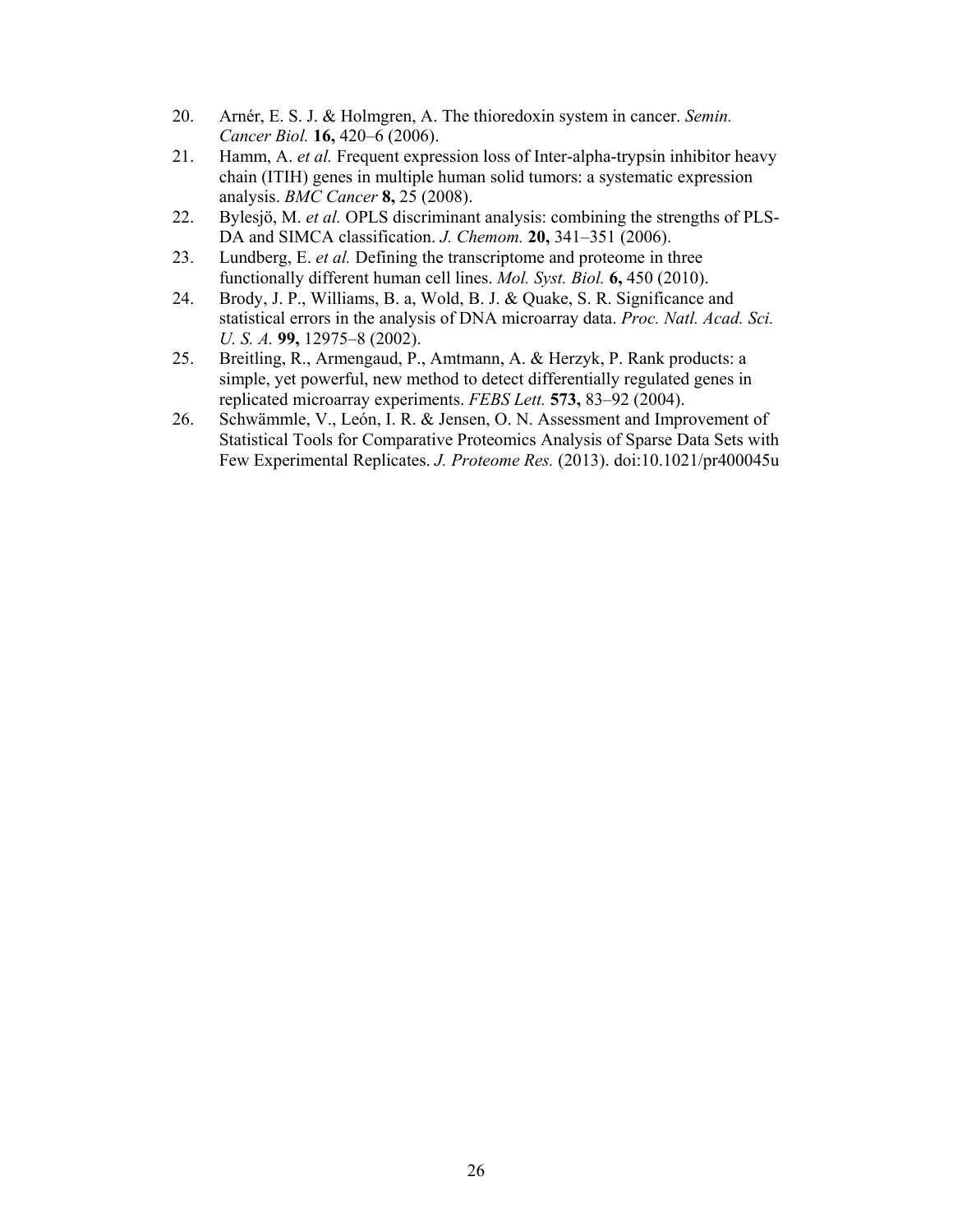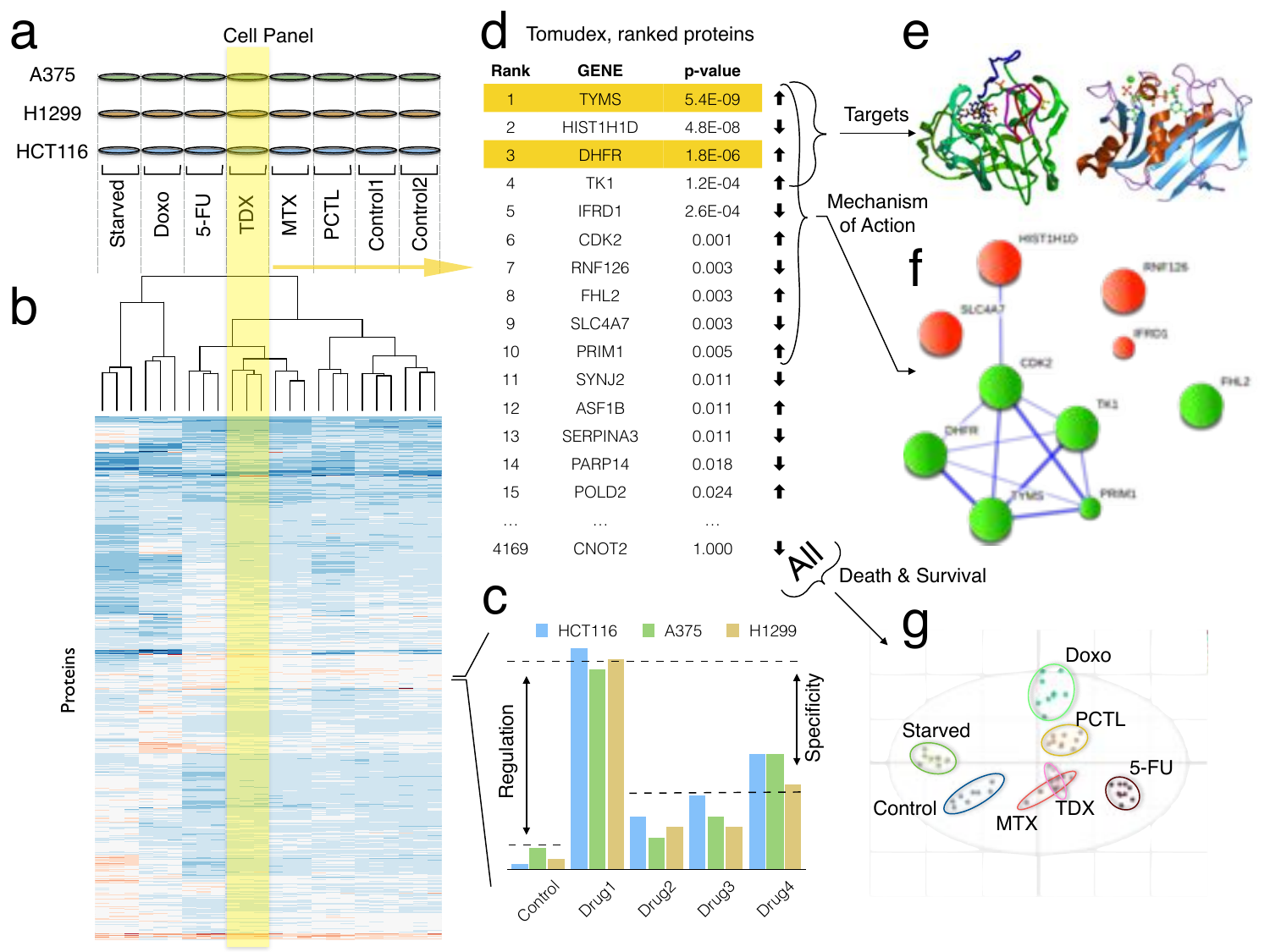

d